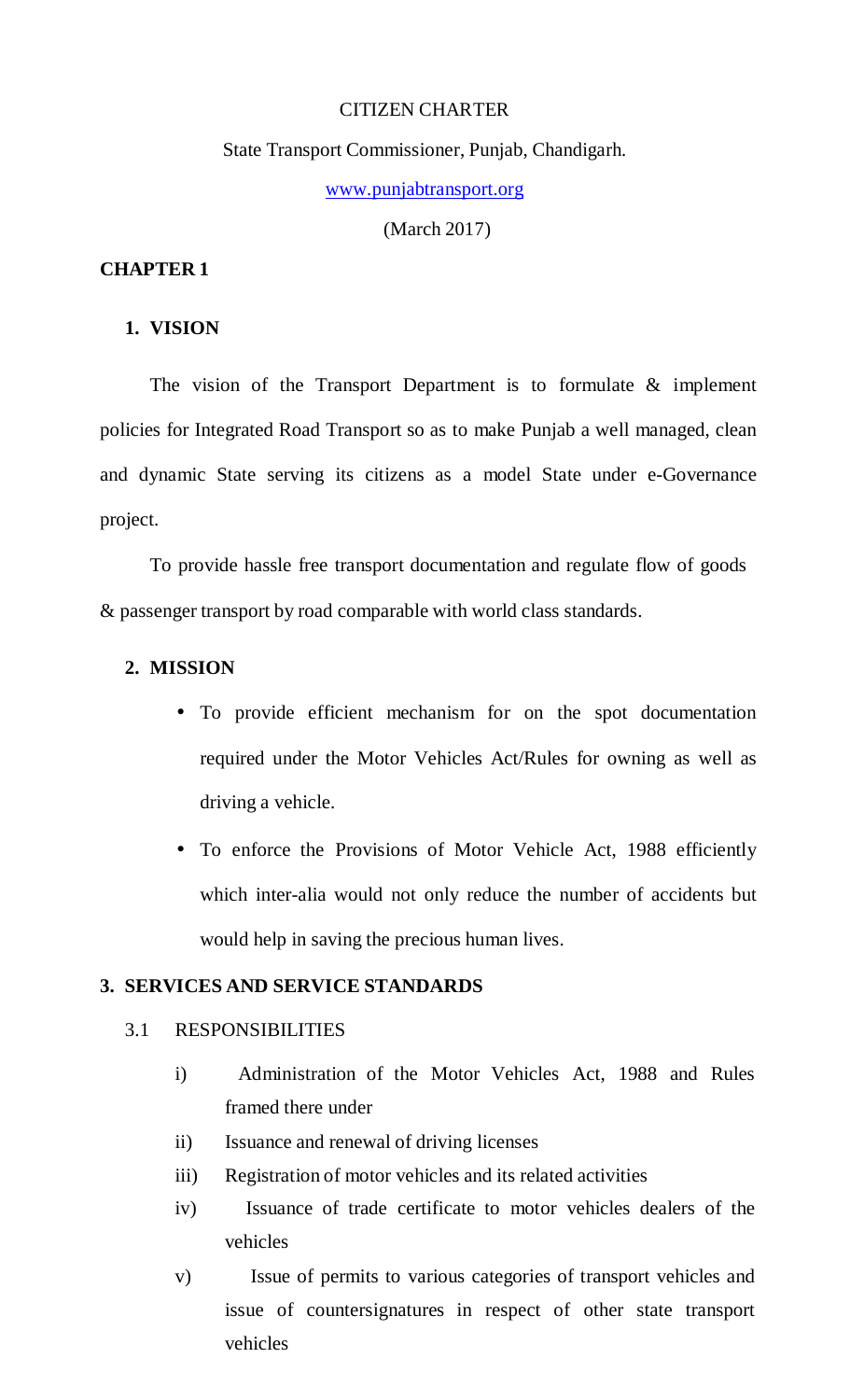- vi) Road safety issues with special emphasis on safety of school buses
- 3.2 FUNCTIONS
	- i) Formulation of Policy to regulate trade and traffic relating to all kinds of motor transport including inter-State reciprocal transport agreements.
	- ii) To enforce the provisions of Motor Vehicles Act, 1988 and rules framed there under.
	- iii) To provide for pollution control mechanism and to motivate the public to use environment friendly vehicles.
	- iv) To issue/renew the driving/conductor license and establishment of driving training schools and Registration of all types of motor vehicles & issuance of permits for all kinds of vehicles,

issuance of fitness certificate to commercial vehicles and issue trade certificate to motor vehicles dealers.

v) To realize the Motor Vehicles Taxes and fees from all kinds of motor vehicles and to provide the official vehicles for various functionaries of Government.

# 3.3 SERVICE DELIVERY OFFICES

The department has the following types of offices rendering different services shown against each type of office.

| S.No | Office                              | Services offered                     |
|------|-------------------------------------|--------------------------------------|
| 1.1  | Regional Level – Secretary,         | All Transactional related to         |
|      | <b>Regional Transport Authority</b> | Issuance of various kind of permits  |
|      | - headed by Regional                | to the transport vehicles.           |
|      | <b>Transport Authority.</b>         |                                      |
| 1.2  | District Transport Offices –        | All Transactions related to Driving  |
|      | <b>District Transport Officers</b>  | Licence, Conductor Licence,          |
|      |                                     | Licence to Driving Training          |
|      |                                     | Schools, Registration of Vehicles,   |
|      |                                     | Issue of Fitness Certificates, Issue |
|      |                                     | of Private Carriage Permits /        |
|      |                                     | Temporary Permits,<br>and            |
|      |                                     | Collection of Motor Vehicle          |
| 1.3  | Motor Vehicle Inspectors'           | Issue of Fitness Certificates to the |
|      | office                              | commercial vehicle.                  |

# 3.4 OUR KEY SERVICES AND SERVICE STANDARDS

| S.No | Service               | Documents required                          | Fees                      | User<br>Charges | Smart<br>Card<br>Fees | Time Frame               |
|------|-----------------------|---------------------------------------------|---------------------------|-----------------|-----------------------|--------------------------|
|      | and  <br><i>Issue</i> | $\pm 1.$ Form $1\&$ Form $2\pm$             | Rs. $150$ for each Rs. 80 |                 | $- -$                 | 7 days                   |
|      | $of \vert$<br>Renewal | 2. Age Proof (Min 16)                       | Class                     |                 |                       | (Applicant)<br>has<br>to |
|      | Learner's License     | Yrs for Motor Cycle                         | Rs50 Test fee.            |                 |                       | undergo computer test    |
|      |                       | upto $50 \text{ cc}$ , Min $18 \text{ Yrs}$ |                           |                 |                       | regarding basic traffic  |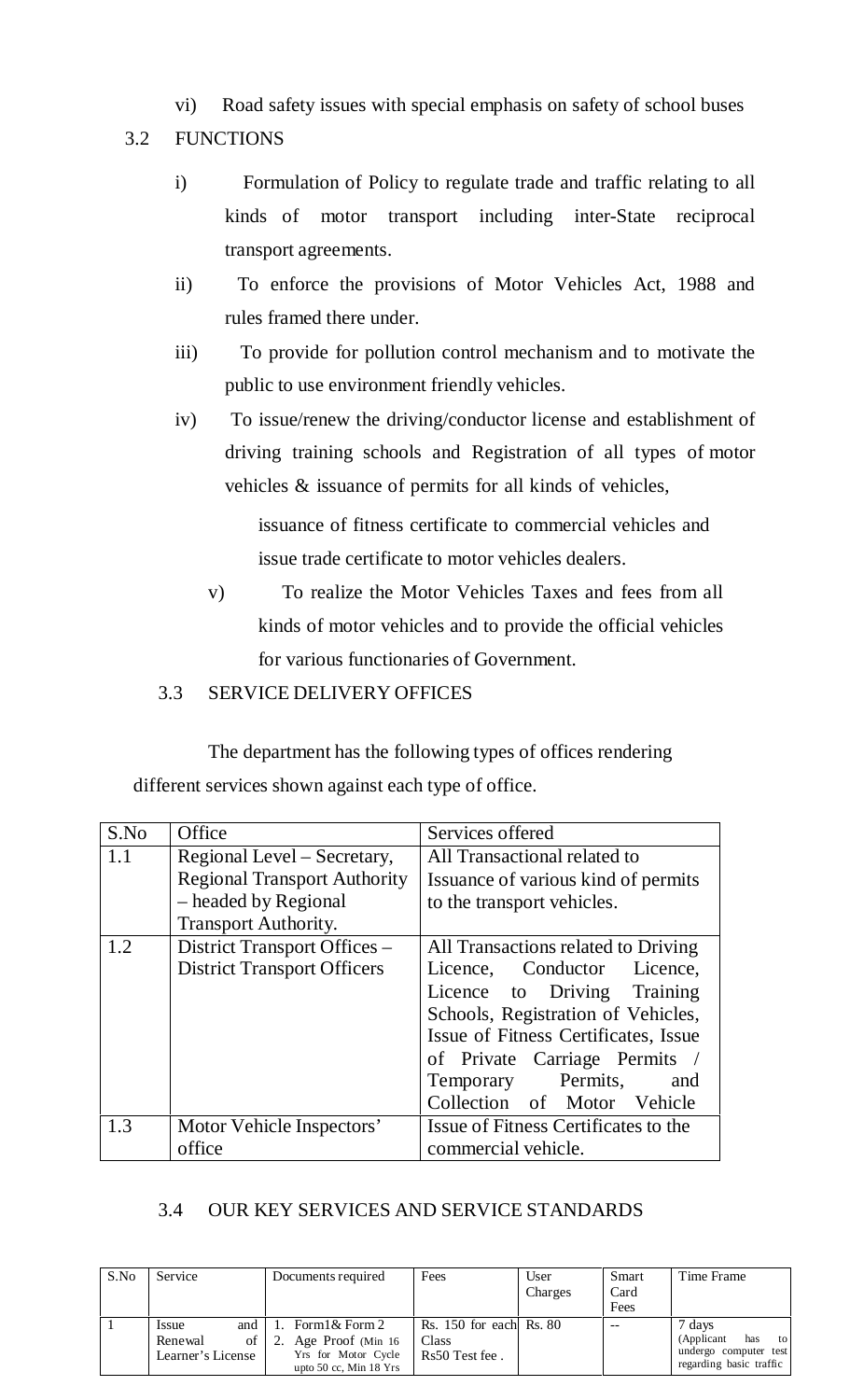|    |                                                                                                                   | for Motor Cycle above<br>50 cc & Other Non<br>Transport Vehicles and<br>20<br>Yrs<br>for<br>Min<br><b>Transport Vehicles)</b><br>Residence Proof<br>3.<br>Form IA (Medical<br>4.<br>Certificate)<br>(If<br>applicant's age exceeds<br>50 years or for addition<br>of Transport class)<br>5. Proof of passing<br>8th std. (for applicant<br>of transport vehicle) |                                                                                                                                                                                                                                                                  |                                                |                | &Driver's<br>rules<br>responsibilities and has<br>to pass the same.<br>Learner's License will<br>handed<br>be<br>over<br>immediately after test.<br>Those applying<br>for<br>addition of another<br>class or a second LLR<br>exempted<br>are<br>from<br>test) |
|----|-------------------------------------------------------------------------------------------------------------------|------------------------------------------------------------------------------------------------------------------------------------------------------------------------------------------------------------------------------------------------------------------------------------------------------------------------------------------------------------------|------------------------------------------------------------------------------------------------------------------------------------------------------------------------------------------------------------------------------------------------------------------|------------------------------------------------|----------------|---------------------------------------------------------------------------------------------------------------------------------------------------------------------------------------------------------------------------------------------------------------|
| 2. | of<br>Issue<br>Permanent<br>Driving Licence<br>(Can apply only after<br>30 days of issue of<br>Learner's License) | 1. Form $4$<br>2. Original<br>Learner's<br>Licence<br>3. Form 5, issued from<br>Driving<br>approved<br>School (mandatory for<br>commercial license)                                                                                                                                                                                                              | Rs.200<br>(Application Fee)<br>Rs. 300<br>(Test fee for each<br>class)                                                                                                                                                                                           | 50<br>for<br>Rs<br>class<br>each<br>of vehicle | Rs. 200        | 7 days                                                                                                                                                                                                                                                        |
| 3. | Addition<br>of<br>another class to<br>Driving License                                                             | 1. Form 8<br>2. Original<br>Learner's<br>License<br>3. Original<br>Driving<br>License (With one year<br>experience in Non<br>Category<br>Transport<br>if<br>applying for addition of<br><b>Transport Class)</b><br>4. Form 5 issued by<br>recognized<br>Driving<br>School (Required only<br>for addition of Transport<br>Class<br>for<br>commercial<br>license)  | Rs.500<br>(Application Fee)<br>Rs.300<br>(Test Fee for each<br>class)                                                                                                                                                                                            | Rs. 50                                         | Rs. 200        | 7 days                                                                                                                                                                                                                                                        |
| 4. | of<br>Renewal<br>Driving License                                                                                  | 1.<br>Form 9<br>2.<br>Form 1<br>3.<br>Form 1A<br>Original<br>4.<br>driving<br>license                                                                                                                                                                                                                                                                            | Hundred<br>Two<br>rupees<br>And<br>an<br>additional fee at<br>the rate of One<br>thousand rupees<br>for<br>delay<br>οt<br>each<br>year<br>or<br>thereof<br>part<br>reckoned from<br>date<br>the<br>of<br>expiry<br>of the<br>period<br>grace<br>shall be levied. | $\overline{a}$                                 | Rs. 200        | 7 days                                                                                                                                                                                                                                                        |
| 5. | Duplicate Driving<br>License                                                                                      | Form LLD<br>1.<br>Copy of DDR, (in<br>2.<br>case of loss of driving<br>license)<br>Affidavit<br>3.<br>Proof of Date of<br>4.<br><b>Birth</b><br>Proof of Address<br>5.                                                                                                                                                                                           | Rs. 25                                                                                                                                                                                                                                                           | Rs. 50                                         | Rs. 200        | 7 days                                                                                                                                                                                                                                                        |
| 6. | of<br>Issue<br>Conductor<br>License                                                                               | Form 'L Con A'<br>1.<br>Medical<br>Fitness<br>2.<br>certificate<br>First<br>Aid<br>3.                                                                                                                                                                                                                                                                            | Rs. 20                                                                                                                                                                                                                                                           | $-$                                            | $-$            | 7 days                                                                                                                                                                                                                                                        |
| 7. | Renewal<br>of<br>Conductor's<br>License<br>(should<br>apply within 30<br>days of expiry)                          | Certificate<br>Age Proof (min 18<br>4.<br>yrs)<br>Proof<br>of<br>5.<br>educational<br>qualification (Min<br>X pass)<br>Residence Proof<br>6.<br>Form 'L Con A'<br>1.<br>2.<br>Medical<br>Certificate<br>from<br>Registered<br>Medical<br>Practitioner<br>3.<br>Original<br>Conductor's<br>License                                                                | Rs. 20                                                                                                                                                                                                                                                           | $\overline{\phantom{a}}$                       | $\mathbf{u} =$ | 7 days                                                                                                                                                                                                                                                        |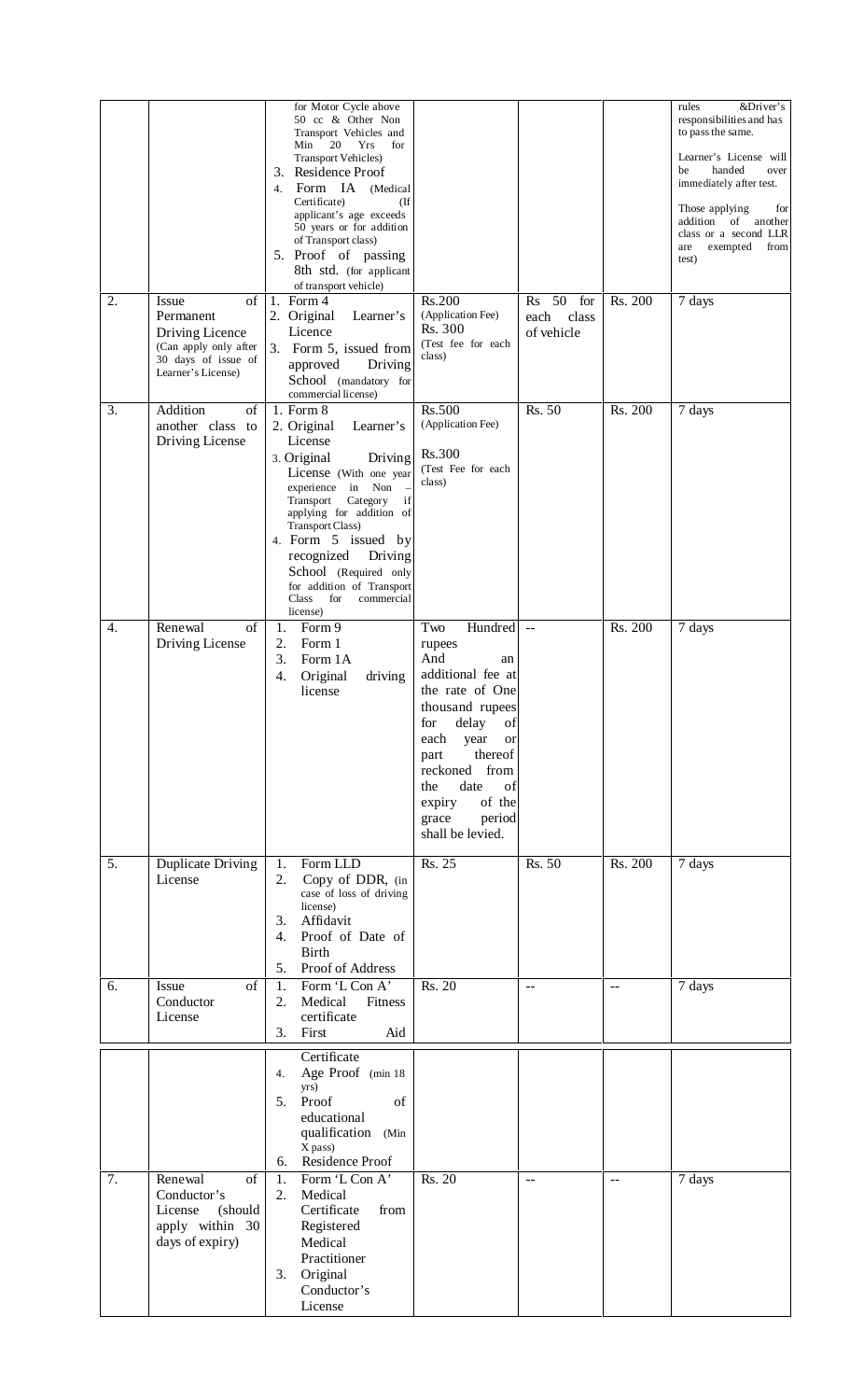| 8  | Registration<br>of<br>new vehicle                 | Form 20 with pencil<br>1.<br>impression of the<br>chassis number (in<br>duplicate if covered by<br>finance<br>along<br>with<br>financer's signature)<br>2. Form 21<br>3. Form 22<br>4. Original temporary<br>RC<br>5. Residence proof **<br>6. Copy<br>of<br>valid<br>Insurance<br>7. Certificate of fitness<br>(in case of transport<br>vehicle)<br>Form 22A(if body is<br>8.<br>fabricated in case of<br>transport vehicles)<br>9. Invoice / Bill of<br>dealer<br>10. Proper Tax (Life tax<br>/ quarterly tax)<br>11. Proof<br>of<br>citizenship<br>PAN card (for 4<br>12.<br>wheelers)<br>Appropriate<br>fees<br>13. | Invalid<br>Carriage - Rs<br>$50/-$<br>Motor Cycle -<br>Rs 300/-<br>LMV<br><b>Rs</b><br>$600/-$<br><b>LCV</b><br>$\mathbf{R}$ s<br>$\equiv$<br>1000/- Imported<br>Vehicle<br>Motor<br>$Rs.5000/-$<br>Imported Motor<br>cycle Rs2500/-<br>$MGV / MPV -$<br>Rs 1000/-<br>HGV/HPV<br>$\qquad \qquad -$<br>Rs 1500/-<br>Other Vehicles<br>$-$ Rs. 3000/-                                                                                                                                                                                                  | $\overline{2}$<br>For<br>wheeler (Rs<br>$100/-$ )<br>For<br>4<br>wheeler (Rs<br>$200/-$ ) | Rs. 200 | 21 days |
|----|---------------------------------------------------|-------------------------------------------------------------------------------------------------------------------------------------------------------------------------------------------------------------------------------------------------------------------------------------------------------------------------------------------------------------------------------------------------------------------------------------------------------------------------------------------------------------------------------------------------------------------------------------------------------------------------|------------------------------------------------------------------------------------------------------------------------------------------------------------------------------------------------------------------------------------------------------------------------------------------------------------------------------------------------------------------------------------------------------------------------------------------------------------------------------------------------------------------------------------------------------|-------------------------------------------------------------------------------------------|---------|---------|
| 9  | Issue of Duplicate<br>Registration<br>Certificate | as specified<br>Form 26 (in duplicate if<br>1.<br>covered by finance along<br>with financier's signature)<br>2. FIR / DDR from<br>Police<br>3. Copy<br>of<br>valid<br>Insurance<br>Certificate of fitness<br>4.<br>(in case of transport<br>vehicle)<br>5. Appropriate fees as<br>specified                                                                                                                                                                                                                                                                                                                             | Half of the fee<br>mentioned<br>at<br>Sr. No. 8                                                                                                                                                                                                                                                                                                                                                                                                                                                                                                      | $\overline{2}$<br>For<br>wheeler (Rs<br>$100/-$ )<br>For<br>4<br>wheeler (Rs<br>$200/-$ ) | Rs. 200 | 21 days |
| 10 | Transfer<br>of<br>Ownership                       | 1. Form 29 in duplicate<br>(one copy attested)<br>2. Form 30 in duplicate<br>(if covered by finance<br>along<br>with<br>financier<br>signature)<br>3. Valid<br><b>PUC</b><br>Certificate<br>4. Copy<br>of<br>valid<br>insurance<br>$% \left( \left( \mathcal{A},\mathcal{A}\right) \right) =\left( \mathcal{A},\mathcal{A}\right)$ of<br>address<br>5. Copy<br>proof<br>6. Original<br>Registration<br>Certificate<br>7. NOC<br>from<br>other<br>State (if vehicle belongs<br>to other State)<br>8. Clearance<br>Certificate (if vehicle<br>registered within<br>is<br>Punjab State)<br>9. Police Report                | $% \left( \left( \mathcal{A},\mathcal{A}\right) \right) =\left( \mathcal{A},\mathcal{A}\right)$ of<br>Half<br>the<br>registration fees<br>payable<br>for<br>concerned<br>of<br>category<br>vehicle<br>. Note In case<br>of delay in<br>submission of<br>'No Objection<br>Certificate', an<br>additional fee of<br><b>Rupees Three</b><br>Hundred for<br>delay of each<br>month or part<br>thereof in case<br>of motor cycles<br>and five<br>hundred Rupees<br>for each month<br>of delay or part<br>thereof for other<br>vehicle shall be<br>levied. | Rs. 200                                                                                   | Rs. 200 | 7 days  |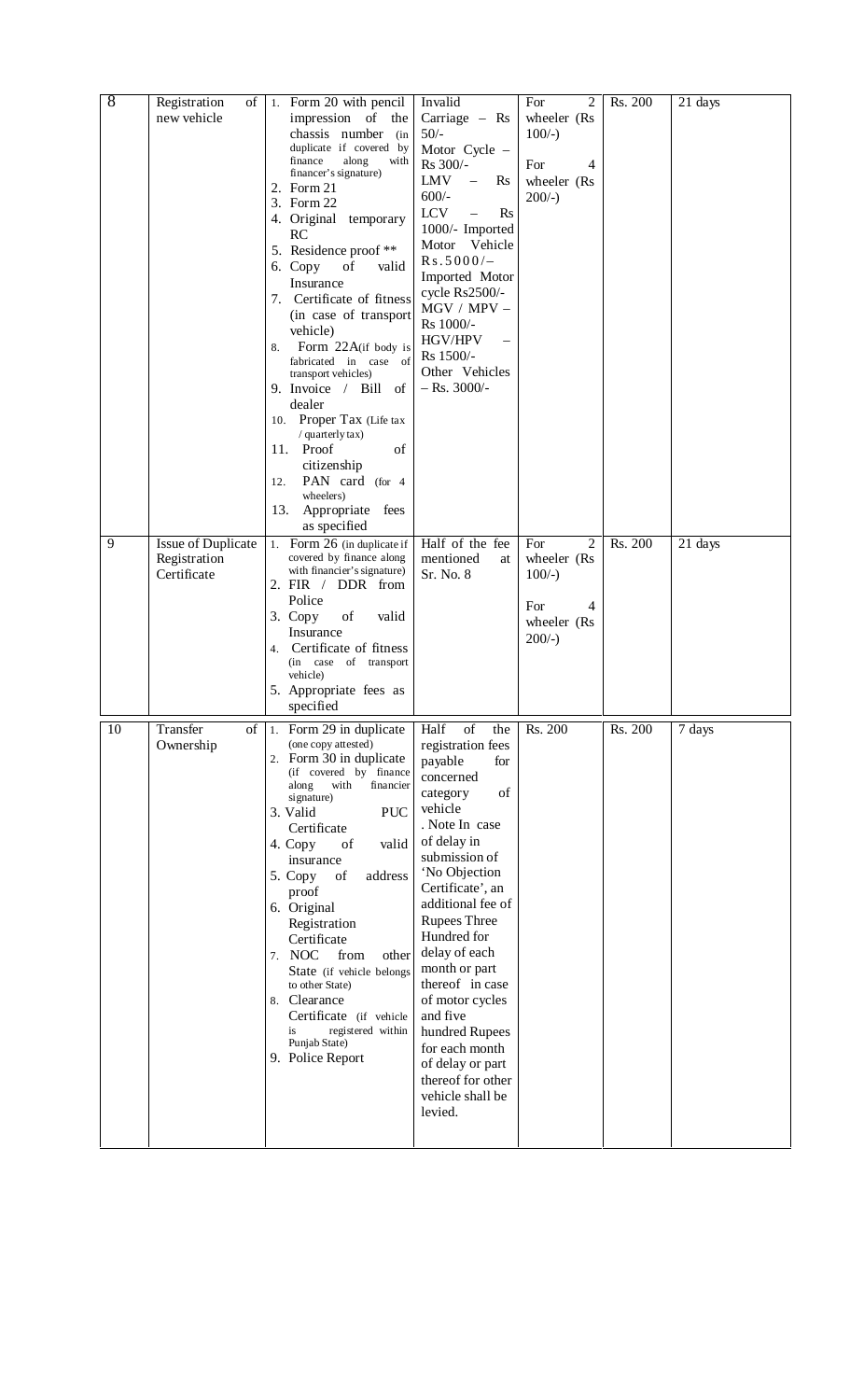| 11 | Transfer<br>of<br>Ownership<br>in<br>case of death     | Form 31 in duplicate<br>1.<br>(if covered by finance<br>along<br>with<br>financier<br>signature)<br>2. Death Certificate<br>3. Affidavit / NOC of<br>all<br>the<br>family<br>members<br>$\sqrt{2}$<br>legal<br>heirs on Rs. 10/- non<br>judicial stamp paper<br>duly<br>attested<br>by<br>Notary Public / Oath<br>Commissioner<br>SDM or Succession<br>Certificate<br>4. Original<br>Registration<br>Certificate<br>5. Copy of valid PUC<br>certificate<br>6. Copy of<br>Valid<br>Insurance<br>address<br>7. Copy of<br>proof | of<br>Half<br>the<br>registration fees<br>payable<br>for<br>concerned<br>of<br>category<br>vehicle.                                                                                                                                                                                                                                                                                                                                                                              | Rs. 200    | Rs. 200 | 7 days  |
|----|--------------------------------------------------------|-------------------------------------------------------------------------------------------------------------------------------------------------------------------------------------------------------------------------------------------------------------------------------------------------------------------------------------------------------------------------------------------------------------------------------------------------------------------------------------------------------------------------------|----------------------------------------------------------------------------------------------------------------------------------------------------------------------------------------------------------------------------------------------------------------------------------------------------------------------------------------------------------------------------------------------------------------------------------------------------------------------------------|------------|---------|---------|
| 12 | Change of<br>Address in<br>Registration<br>Certificate | 1. Form 33 in duplicate<br>(if covered by finance<br>along<br>with<br>financier<br>signature)<br>2. Original RC<br>$\operatorname{PUC}$<br>3. Valid<br>Certificate<br>4. Copy<br>Valid<br>of<br>Insurance<br>5. Copy of<br>address<br>proof                                                                                                                                                                                                                                                                                   | of<br>Half<br>the<br>Registration<br>fees<br>payable<br>for<br>concerned<br>category<br>of<br>vehicle.<br>Note In case of<br>delay in<br>submitting 'No<br>Objection<br>Certificate', for<br>change of<br>residence, and<br>additional fee of<br><b>Rupees Three</b><br>Hundred for<br>delay of each<br>month or part<br>thereof in case<br>of motor cycles<br>and five hundred<br>Rupees for each<br>month of delay<br>or part thereof<br>for other vehicle<br>shall be levied. |            | Rs. 200 | 21 days |
| 13 | Endorsement of<br>Hire Purchase<br>(HPA) in RC         | 1. Form 34 in duplicate<br>2. Letter of Financier<br>in letter head<br>3. Original<br>Registration<br>Certificate<br>4. Valid<br><b>PUC</b><br>Certificate<br>Valid<br>5. Copy<br>of<br>Insurance<br>6. Copy<br>of<br>address<br>proof                                                                                                                                                                                                                                                                                        | Motor cycle Rs.<br>$500/-$<br>Three Wheeler/<br>quadricycle /<br>light motor<br>vehicle<br>Rs.1500/-<br>Medium or<br>Heavy vehicle<br>Rs.3000/-                                                                                                                                                                                                                                                                                                                                  | Rs. 200    | Rs. 200 | 3 days  |
| 14 | Termination of<br>Hire Purchase<br>(HPA) in RC         | 1. Form 35 in duplicate<br>2. Letter of Financier<br>in letter head<br>3. Original<br>Registration<br>Certificate<br>4. Valid<br><b>PUC</b><br>Certificate<br>Valid<br>5. Copy<br>of<br>Insurance<br>6. Copy<br>of<br>address<br>proof                                                                                                                                                                                                                                                                                        | Note:<br>separate fee will<br>be leyable<br>for<br>cancellation<br>of<br>lease, etc. or for<br>issue of fresh<br>certificate<br>οf<br>registration<br>thereafter.                                                                                                                                                                                                                                                                                                                | No Rs. 200 | Rs. 200 | 3 days  |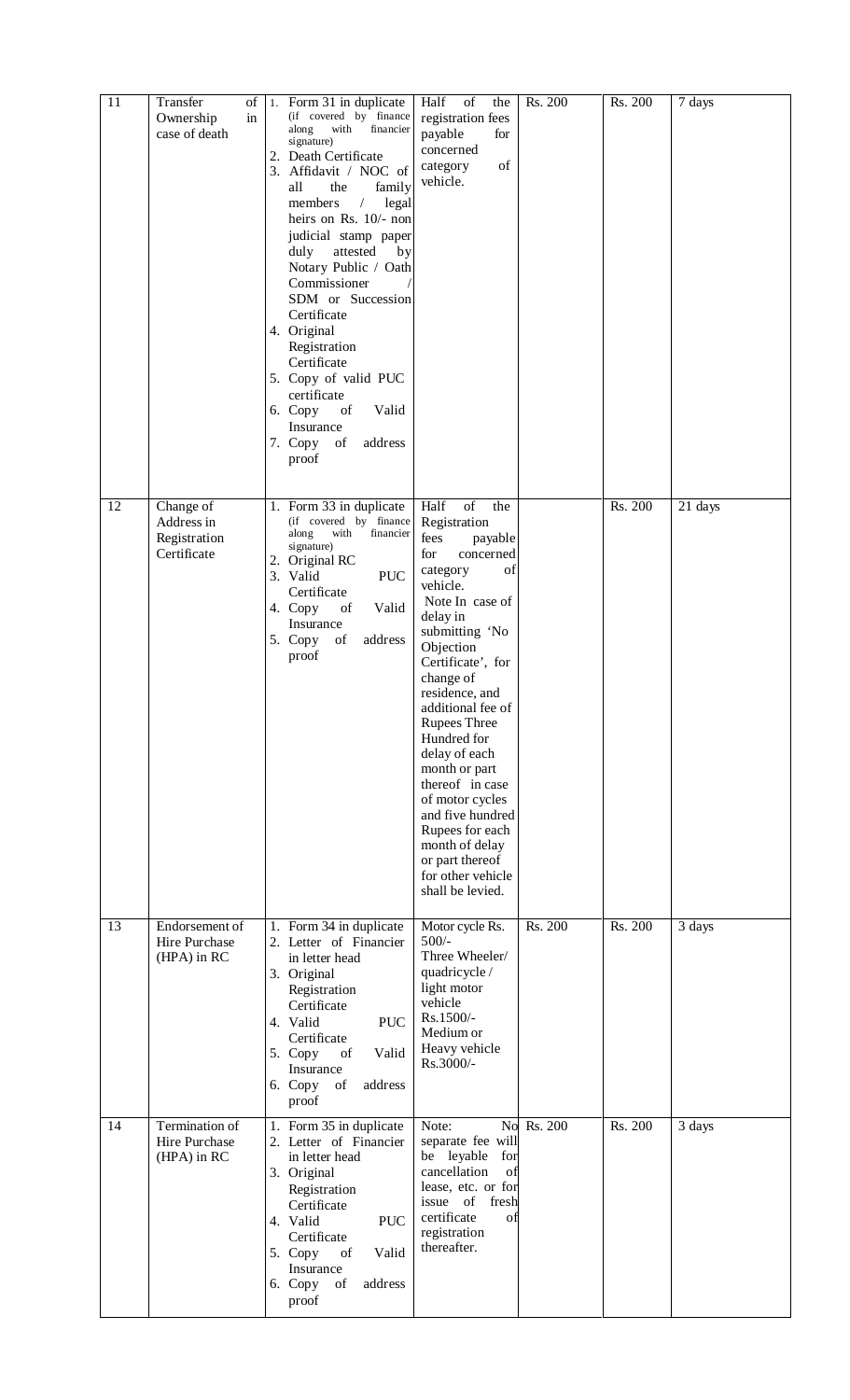| 15 | Alteration in RC                                                                                                | 1. Application in plain<br>paper<br>2. Original R.C<br>3. Requisite documents<br>for conversion                                                                                                                                                                                                                                                                                     | of<br>Half<br>the<br>registration fees<br>payable<br>for<br>concerned<br>of<br>category<br>vehicle                                                                                                                                                                                                                                                                                                                                                                                                                                                                                                                                                                                                                             | $\mathbb{L}^{\mathbb{L}}$                                                                              | Rs. 200      | 21 days |
|----|-----------------------------------------------------------------------------------------------------------------|-------------------------------------------------------------------------------------------------------------------------------------------------------------------------------------------------------------------------------------------------------------------------------------------------------------------------------------------------------------------------------------|--------------------------------------------------------------------------------------------------------------------------------------------------------------------------------------------------------------------------------------------------------------------------------------------------------------------------------------------------------------------------------------------------------------------------------------------------------------------------------------------------------------------------------------------------------------------------------------------------------------------------------------------------------------------------------------------------------------------------------|--------------------------------------------------------------------------------------------------------|--------------|---------|
| 16 | Issue of NOC                                                                                                    | 28<br>1. Form<br>(in<br>quadruplicate) (if it<br>under<br>comes<br>hypothecation)<br>with<br>pencil<br>print<br>of<br>chassis no.<br>2. Photocopy<br>of<br><b>RC</b><br>along with original<br>RC<br>3. Valid<br><b>PUC</b><br>Certificate<br>4. Copy<br>Valid<br>of<br>Insurance<br>5. NB:<br>Issuance<br>of<br><b>NOC</b><br>subject<br>to<br><b>NCRB</b><br>Clearance<br>Report. | $\overline{a}$                                                                                                                                                                                                                                                                                                                                                                                                                                                                                                                                                                                                                                                                                                                 | $-$                                                                                                    | $\mathbf{u}$ | 7 days  |
| 17 | Re-assignment of<br>Registration<br>Mark                                                                        | 27<br>1. Form<br>(in<br>duplicate if covered<br>by finance<br>along<br>with<br>financier's<br>signature)<br>2. Original RC<br>3. Valid IC<br>4. Valid PUC<br>5. Fitness<br>Certificate<br>(for<br>transport<br>vehicle                                                                                                                                                              | Same as the fee<br>payable for new<br>registration for<br>the concerned<br>category of<br>vehicle                                                                                                                                                                                                                                                                                                                                                                                                                                                                                                                                                                                                                              | $\overline{2}$<br>For<br>wheeler (Rs<br>$100/-$ )<br>For<br>$\overline{4}$<br>wheeler (Rs<br>$200/-$ ) | Rs. 200      | 21 days |
| 18 | Renewal of<br>Certificate of<br>Registration of a<br>Motor Vehicle,<br>other than a<br><b>Transport Vehicle</b> | 1. Form 25<br>2. Address proof<br>3. Original RC<br>4. Valid PUC<br>5. Valid<br>Insurance<br>Certificate                                                                                                                                                                                                                                                                            | Same as the fee<br>payable for new<br>registration<br>for<br>concerned<br>the<br>category<br>vehicle<br>Note<br>1:<br>Additional<br>fee<br>of<br>rupees<br>shall be levied if<br>the certificate of<br>registration is a<br>smart card type<br>issued<br>or<br>renewed<br>in<br>Form 23 A.<br>Note 2: In case<br>of<br>delay<br>in<br>applying<br>for<br>renewal<br>of<br>certificate<br>of<br>registration,<br>an<br>additional fee of<br>hundred<br>three<br>rupees for delay<br>of every month<br>or part therof in<br>respect of motor<br>cycles and five<br>hundred rupees<br>delay<br>for<br>of<br>every month or<br>part thereof in<br>respect of other<br>classes of non-<br>transport<br>vehicles shall be<br>levied. | For<br>2<br>wheeler (Rs<br>$100/-$ )<br>of For<br>$\overline{4}$<br>wheeler (Rs<br>$200/-$ )           | Rs. 200      | 21 days |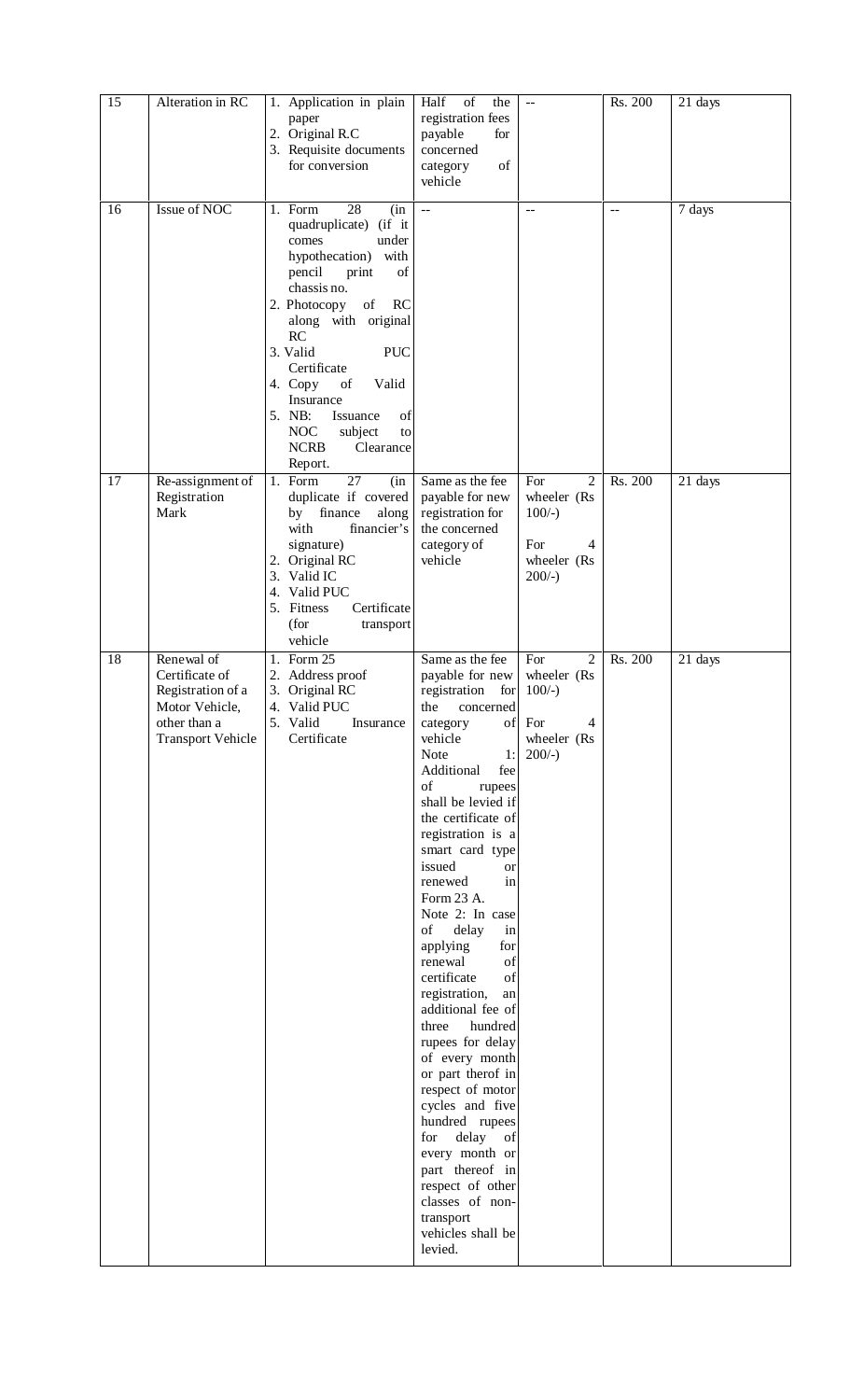| 19 | Grant and<br>Renewal of<br>Certificate of<br>Fitness to new<br>transport | 1. Application in Form<br>20 (along with pencil Manual Rs. 200/-<br>impression of the chassis<br>number), and Form 21<br>sale<br>certificate<br>manufacturer<br>from<br>(in case of new vehicle)<br>2. Road<br>worthiness<br>Certificate in Form<br>22<br>manufacturer<br>3. Form 22 A, if body<br>is fabricated<br>4. Invoice<br>Manufacturer<br>Dealer<br>of<br>5. Copy<br>proof<br>6. Copy<br>Valid<br>of<br>Insurance<br>7. Valid<br>Temporary<br>Registration<br>Certificate<br>(if)<br>the<br>vehicle is purchased from<br>other State)<br>8. Form CFX<br>9. Tax<br>Clearance<br>Certificate (not for<br>new vehicle)<br>10. Vehicle<br>for<br>Inspection | (a) Motor cycle<br>Automated Rs.<br>$400/-$<br>(b)<br>Three<br>Wheeler<br>or<br>quadricycle<br>or<br>light<br>motor<br>vehicle<br>from Manual Rs. 400/-<br>Automated Rs.<br>$600/-$<br>(c) Medium or<br>from heavy motor<br>$/$ <sub>vehicle e</sub><br>Manual Rs. 600/-<br>address Automated Rs.<br>$1000/-$<br>Note: Additional<br>fee of fifty rupees<br>for each day of<br>delay after expiry<br>of certificate of<br>fitness shall be<br>levied. |  | Same day |
|----|--------------------------------------------------------------------------|-----------------------------------------------------------------------------------------------------------------------------------------------------------------------------------------------------------------------------------------------------------------------------------------------------------------------------------------------------------------------------------------------------------------------------------------------------------------------------------------------------------------------------------------------------------------------------------------------------------------------------------------------------------------|-------------------------------------------------------------------------------------------------------------------------------------------------------------------------------------------------------------------------------------------------------------------------------------------------------------------------------------------------------------------------------------------------------------------------------------------------------|--|----------|
| 20 | Grant or renewal                                                         | Application Form 40                                                                                                                                                                                                                                                                                                                                                                                                                                                                                                                                                                                                                                             | Fifteen Thousand                                                                                                                                                                                                                                                                                                                                                                                                                                      |  |          |
|    | of letter of<br>authority                                                | <b>Issued of Authority</b><br>Form-39                                                                                                                                                                                                                                                                                                                                                                                                                                                                                                                                                                                                                           | rupees                                                                                                                                                                                                                                                                                                                                                                                                                                                |  |          |
| 21 | Issue of duplicate<br>letter of authority                                | Form 39                                                                                                                                                                                                                                                                                                                                                                                                                                                                                                                                                                                                                                                         | Seven thousand<br>and five hundred<br>rupees                                                                                                                                                                                                                                                                                                                                                                                                          |  |          |
| 22 | Appeal under rule<br>70                                                  |                                                                                                                                                                                                                                                                                                                                                                                                                                                                                                                                                                                                                                                                 | Three thousand<br>rupees                                                                                                                                                                                                                                                                                                                                                                                                                              |  |          |
| 23 | Any application<br>not covered under<br>entries at Serial<br>No. 1 to 22 |                                                                                                                                                                                                                                                                                                                                                                                                                                                                                                                                                                                                                                                                 | Two hundred<br>rupees                                                                                                                                                                                                                                                                                                                                                                                                                                 |  |          |

#### **\* Acceptable Documents for Proof of Age**

- Birth Certificate issued by Municipal authorities
- School Certificate
- Passport
- Affidavit sworn before an Executive Magistrate or a First Class Judicial Magistrate or a Notary Public

#### **\* Acceptable Documents for Proof of Residence**

- Ration Card
- Electoral Roll
- Life insurance policy
- Passport
- Pay slip issued by any office of the central / state government or a local body / any other document or documents as may be prescribed by the state government.
- Affidavit sworn before an Executive Magistrate or a First Class Judicial Magistrate or a Notary Public
- Municipal tax receipt / notice
- Bank pass book from any scheduled bank
- Electricity bill / Water bill
- Any telephone bill including landline or mobile
- Adhaar Card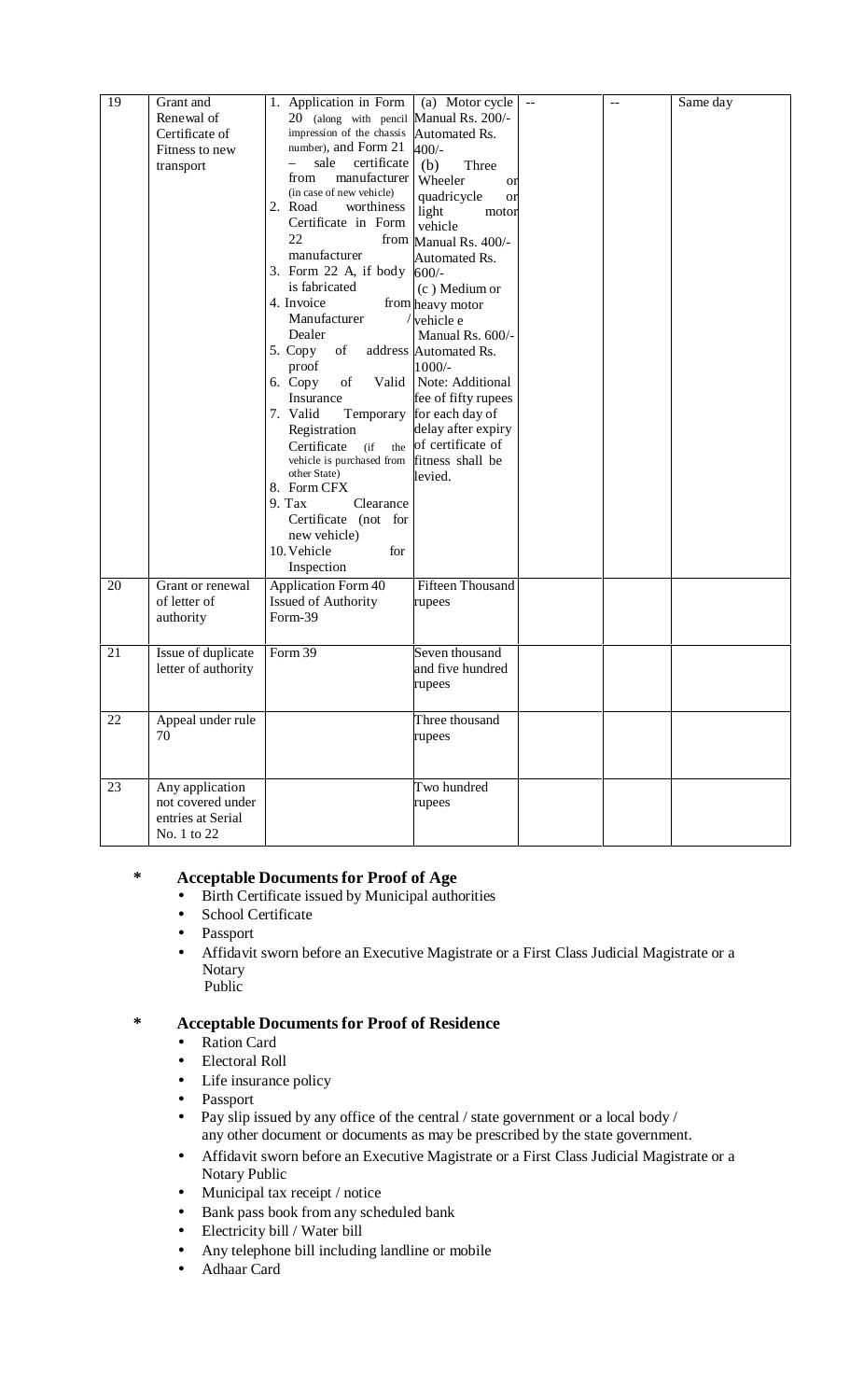# 3.5 MOTOR VEHICLE TAX

| Sr No.           | <b>Categories of Motor Vehicles</b>                                                                                                                                  | <b>Rate of Motor Vehicles Tax</b>                                                                   |
|------------------|----------------------------------------------------------------------------------------------------------------------------------------------------------------------|-----------------------------------------------------------------------------------------------------|
| 1.               | <b>Personalized Vehicles</b>                                                                                                                                         |                                                                                                     |
|                  | (i) If the value of the motor cycle does                                                                                                                             | Six percent of the value of the motor cycle                                                         |
|                  | not exceed rupees fifteen thousand.                                                                                                                                  | in lump sum.                                                                                        |
|                  | (ii) If the value of the motor cycle exceed<br>rupees fifteen thousand.                                                                                              |                                                                                                     |
|                  | (iii) Personalize vehicle<br>(a) Actual price of the four wheeled<br>personalized upto 20 lac.<br>(b) Actual price of the four wheeled<br>personalized above 20 lac. | Eight percent of the actual price of the motor<br>vehicles (excluding taxes if any) in lump<br>sum. |
| 2                | In case of re-registration of motor cycle<br>or motor car                                                                                                            | Rate of Motor Vehicles Tax (Lump sum)                                                               |
|                  | (i) Less than three years                                                                                                                                            | 80% of the tax of new motor cycle or motor                                                          |
|                  |                                                                                                                                                                      | car of the same category.                                                                           |
|                  | (ii) Three years or more, but less than six                                                                                                                          | 60% of the tax of new motor cycle or motor                                                          |
|                  | years                                                                                                                                                                | car of the same category.                                                                           |
|                  | (iii) Six years or more, but less than nine<br>years                                                                                                                 | 40% of the tax of new motor cycle or motor<br>car of the same category.                             |
|                  | (iv) Nine years or more                                                                                                                                              | 20% of the tax of new motor cycle or motor                                                          |
|                  |                                                                                                                                                                      | car of the same category.                                                                           |
| 3                | Omni Bus (Private) having nine seats                                                                                                                                 | Rs. 1,200/- per seat per annum. (The Road                                                           |
|                  | excluding driver registered in the State                                                                                                                             | Tax already paid as lump sum will be                                                                |
|                  | of Punjab in addition to already paid                                                                                                                                | adjusted against this tax for the existing                                                          |
|                  | lump<br>sum<br>at<br>the<br>time<br>tax<br>of<br>registration.                                                                                                       | vehicles)                                                                                           |
|                  |                                                                                                                                                                      |                                                                                                     |
| $\overline{4}$ . | <b>Camper Van for private use</b>                                                                                                                                    |                                                                                                     |
|                  | (a) Purchased as chassis                                                                                                                                             | 7.5% of the cost of chassis, but subject to the<br>maximum of $1,00,000/$ - in lump sum             |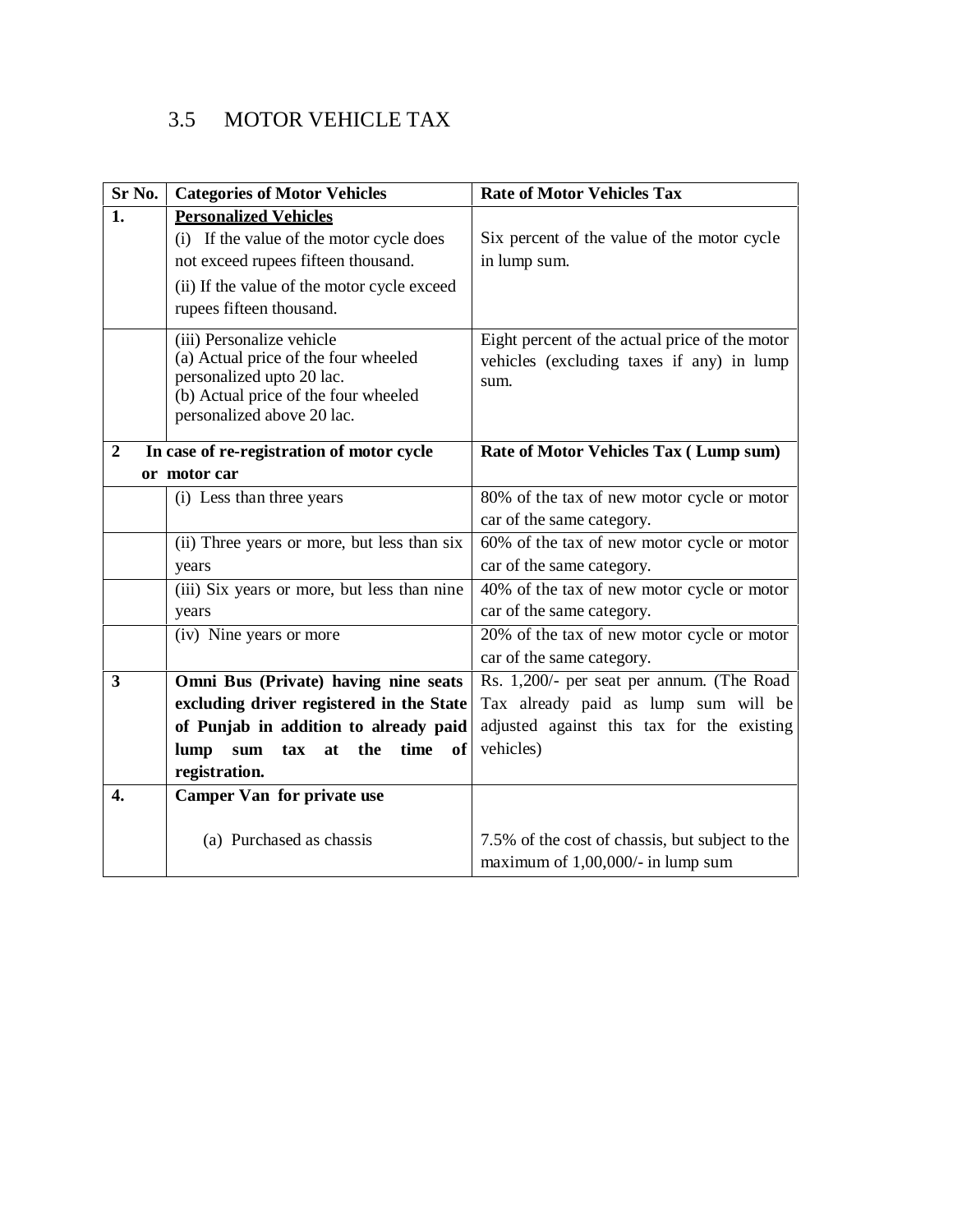|    | (b) Purchased with complete body              | 5 % of the cost of the vehicle, but subject to  |  |  |
|----|-----------------------------------------------|-------------------------------------------------|--|--|
|    |                                               | the maximum of $1,00,000/$ - in lump sum        |  |  |
| 5. | Vehicle fitted with equipments like rig       |                                                 |  |  |
|    |                                               |                                                 |  |  |
|    | generator<br>compressor,<br>or<br>crane       |                                                 |  |  |
|    | mounted vehicle, fork lift, tow trucks,       |                                                 |  |  |
|    | break down van, recovery vehicles,            |                                                 |  |  |
|    | Other<br>wagons,<br>tower<br><b>Transport</b> |                                                 |  |  |
|    | Vehicles like Dumper, Loader, Earth           |                                                 |  |  |
|    | moving Vehicle, Cash Van, Mobile              |                                                 |  |  |
|    | <b>Canteen, Haul Pack Dumpers, Mobile</b>     |                                                 |  |  |
|    | Workshops, tree trimming vehicles or          |                                                 |  |  |
|    | any other non-transport vehicles not          |                                                 |  |  |
|    | covered under any category.                   |                                                 |  |  |
|    | (a) Purchased as chassis                      | 7.5% of the cost of the chassis, but subject to |  |  |
|    |                                               | the maximum of $1,00,000/$ - in lump sum        |  |  |
|    |                                               |                                                 |  |  |
|    | (b) Purchased with complete                   | 5% of the cost of the vehicle subject to        |  |  |
|    | body                                          | maximum of $1,00,000/$ - in lump sum            |  |  |
|    |                                               |                                                 |  |  |
| 6. | Ambulance, Animal Ambulance, Fire             |                                                 |  |  |
|    | Tenders, Smoke Ladders, Auxiliary             |                                                 |  |  |
|    | Trolleys, and Hearses, Mail Carrier,          |                                                 |  |  |
|    | Mobile Clinic / X-ray vans / Library          |                                                 |  |  |
|    | van.                                          |                                                 |  |  |
|    | (a) Purchased as chassis                      | 2% of the cost of the chassis, but subject to   |  |  |
|    |                                               | the maximum of Rs. $1,00,000/$ - in lump sum    |  |  |
|    | (b) Purchase with complete body               | 3% of the cost of the vehicle, but subject to   |  |  |
|    |                                               | the maximum of Rs. $1,10,000/$ - in lump sum    |  |  |
|    |                                               |                                                 |  |  |
| 7. | <b>Tax</b><br>Vehicles under<br>the<br>on     |                                                 |  |  |
|    | Manufactures/<br>possession<br><b>of</b>      |                                                 |  |  |
|    | <b>Dealers</b>                                |                                                 |  |  |
|    | (a) Two wheeled vehicles                      | Rs. $4,000/-$ per annum for every 100           |  |  |
|    |                                               | vehicles or part thereof.                       |  |  |
|    | (b) Three/ Four wheeled vehicles              | Rs. 8,000/- per annum for every 50 vehicles     |  |  |
|    |                                               | or part thereof.                                |  |  |
|    |                                               |                                                 |  |  |
| 8. | Tax on temporarily registered                 | Rate of Tax per vehicle.                        |  |  |
|    | vehicles/chassis passing through the          |                                                 |  |  |
|    | State of Punjab (to be paid at inter-         |                                                 |  |  |
|    | state check posts)                            |                                                 |  |  |
|    |                                               |                                                 |  |  |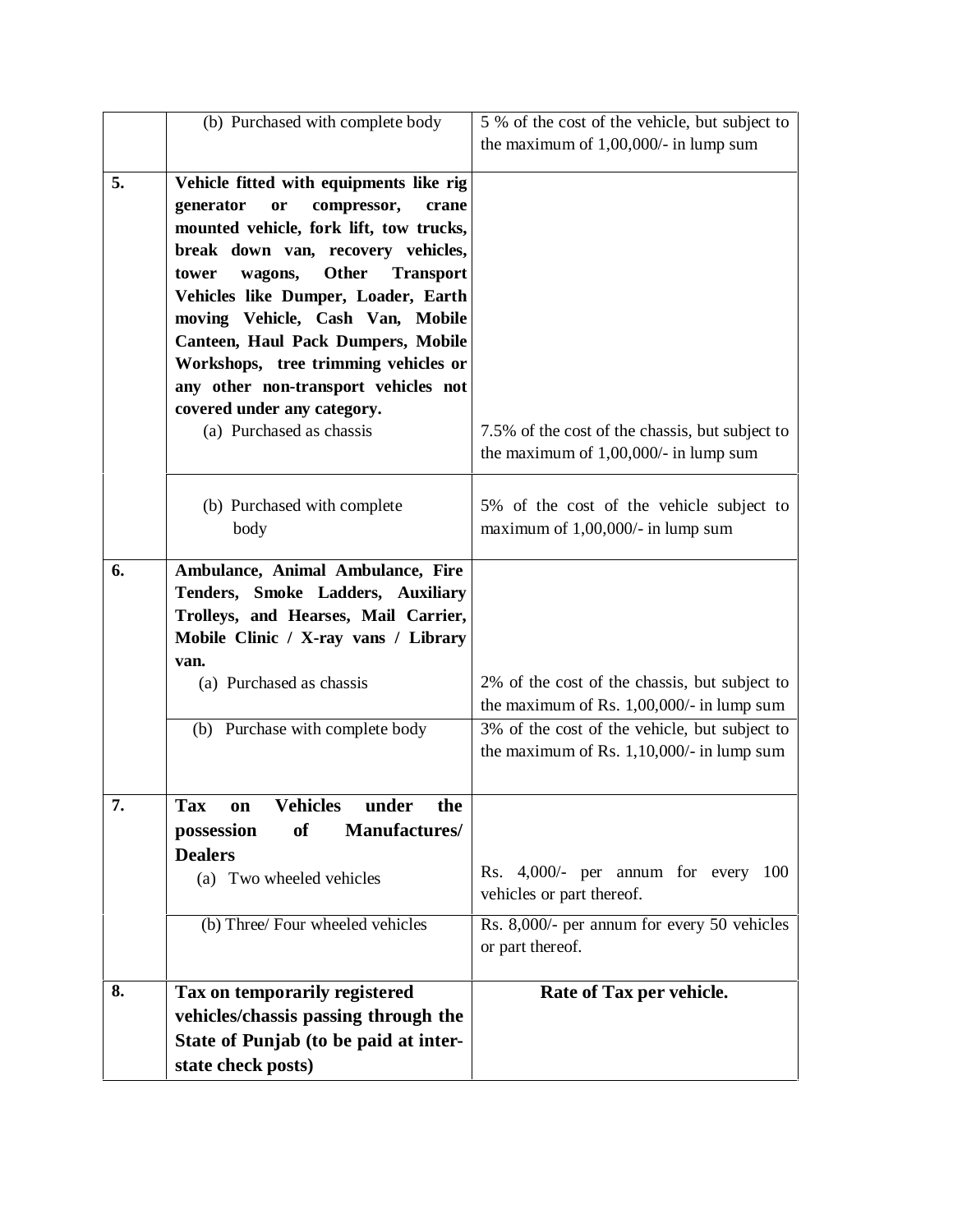|     | Motor car, Tractor, Omnibus<br>$\mathbf{i}$     |                                        | Rs. 400/-                              |
|-----|-------------------------------------------------|----------------------------------------|----------------------------------------|
|     | with seating capacity up to 10,                 |                                        |                                        |
|     | but excluding the driver and or                 |                                        |                                        |
|     | three wheeled vehicles.                         |                                        |                                        |
|     | $\overline{11}$<br>Any other motor vehicle, not |                                        | Rs. 3000/-                             |
|     | covered under above (i)                         |                                        |                                        |
|     | Chassis of Motor Vehicle.<br>(iii)              |                                        | Rs. 2,000/-                            |
| 9.  | <b>Contract Carriage</b>                        |                                        | Rate of Motor Vehicle Tax per seat per |
|     |                                                 |                                        | Annum in Rs.                           |
|     | (a) Maxi Cab                                    |                                        | $750/-$                                |
|     | (b) Motor Cab.                                  |                                        | $750/-$                                |
|     | (c) Auto Rickshaw upto 6 seats                  | Rate of Motor Vehicle Rate Of Lump Sum |                                        |
|     | excluding driver                                | Tax Per Seat per                       | Tax (Optional)                         |
|     |                                                 | Annum in Rs.                           |                                        |
|     |                                                 | $750/-$                                | Ten Percent of the                     |
|     |                                                 |                                        | <b>Actual Cost Of The</b>              |
|     |                                                 |                                        | Vehicle (excluding                     |
|     |                                                 |                                        | taxes, if any)                         |
| 10. | Goods<br>vehicle<br><b>Vehicles</b><br>(Gross   |                                        | Rate of Motor Vehicles tax per annum   |
|     | weight)                                         |                                        | in Rs.                                 |
|     | (a) Not exceeding 1.2 tonnes                    | Rate of Motor Vehicle Rate Of Lump Sum |                                        |
|     |                                                 | Tax Per Annum in Rs.                   | Tax (Optional)                         |
|     |                                                 | $5000/-$                               | Ten Percent of the                     |
|     |                                                 |                                        | <b>Actual Cost Of The</b>              |
|     |                                                 |                                        | Vehicle (excluding                     |
|     |                                                 |                                        | taxes, if any)                         |
|     | (b) Exceeding 1.2 tonnes, but not               |                                        | $6,000/$ -                             |
|     | exceeding 6 tonnes                              |                                        |                                        |
|     | (c) Exceeding 6 tonnes, but not                 |                                        | $7,000/-$                              |
|     | exceeding 16.2 tonnes                           |                                        |                                        |
|     | (d) Exceeding 16.2 tonnes, but not              |                                        | $10,000/-$                             |
|     | exceeding 25 tonnes                             |                                        |                                        |
|     | (e) Exceeding 25 tonnes                         |                                        | $18,000/-$                             |
| 11. | Permit holders of Tractor with                  |                                        | Rs. 2,000/-                            |
|     | <b>Trollies used for</b><br>commercial          |                                        |                                        |
|     | purpose within the radius of 25 Km              |                                        |                                        |
|     | from the place of permit holders                |                                        |                                        |
|     | residence.                                      |                                        |                                        |
| 12. | <b>Stage Carriage Buses registered in</b>       |                                        | Rate of Motor Vehicles Tax per Km per  |
|     | <b>State of Punjab</b>                          |                                        | vehicle per day in Rs.                 |
|     | I. Big buses                                    |                                        |                                        |
|     | <b>Ordinary Buses</b><br>(a)                    |                                        | 2.75                                   |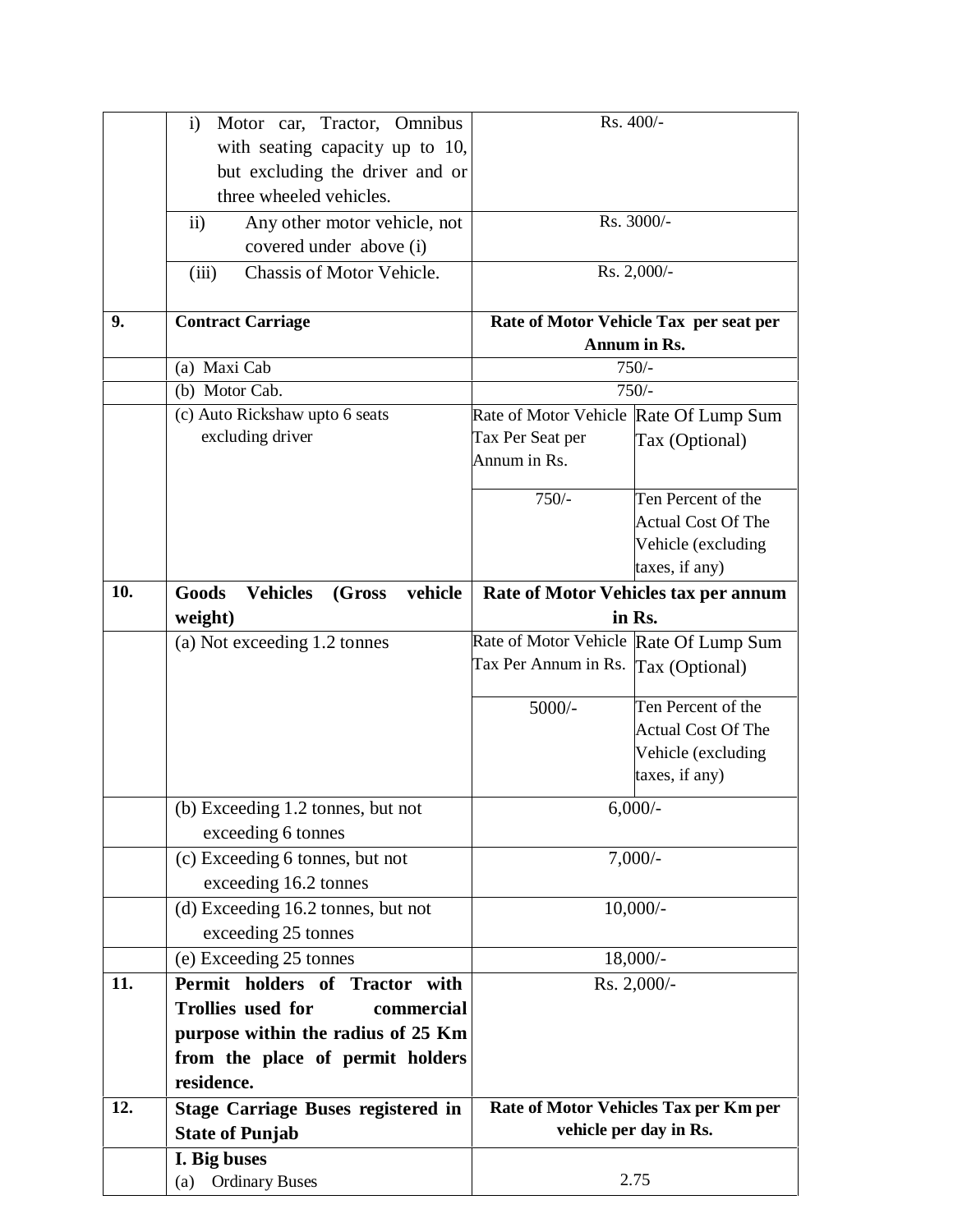|     | Ordinary H.V AC Buses (3x2<br>(b)                                                                                                                                                                                                                       |                         |                                        |  |
|-----|---------------------------------------------------------------------------------------------------------------------------------------------------------------------------------------------------------------------------------------------------------|-------------------------|----------------------------------------|--|
|     | Seats)                                                                                                                                                                                                                                                  |                         | 1.62                                   |  |
|     | Integral Coach (2x2 seats) Buses<br>(c)                                                                                                                                                                                                                 |                         | 1.62                                   |  |
|     | 2 .Ordinary buses with seating capacity<br>upto 35 seats to be run by State Transport<br>undertaking in Rural Areas. The operation<br>which falling on the link road exceed 50%<br>otherwise Motor Vehicle Tax shall be<br>charged as per $1(a)$ above. |                         | Rs. 30,000/- per annum                 |  |
|     | 2. Stage Carriage Buses coming from                                                                                                                                                                                                                     |                         | Rate of Motor Vehicles Tax (in Rs.)    |  |
|     | other States                                                                                                                                                                                                                                            |                         | (per Km/ per day/per Bus)              |  |
|     | (a) (i) Buses registered in other states                                                                                                                                                                                                                |                         | Rs.4.53                                |  |
|     | plying as stage carriage in Punjab                                                                                                                                                                                                                      |                         |                                        |  |
|     | which are countersigned under the                                                                                                                                                                                                                       |                         | Rs. 3.53                               |  |
|     | reciprocal agreement.                                                                                                                                                                                                                                   |                         |                                        |  |
|     |                                                                                                                                                                                                                                                         |                         |                                        |  |
|     | (ii)<br>Chandigarh Transport                                                                                                                                                                                                                            |                         |                                        |  |
|     | Undertaking buses plying as stage                                                                                                                                                                                                                       |                         |                                        |  |
|     | carriage in Punjab which is                                                                                                                                                                                                                             |                         |                                        |  |
|     | countersigned under the reciprocal                                                                                                                                                                                                                      |                         |                                        |  |
|     | agreement.                                                                                                                                                                                                                                              |                         |                                        |  |
|     | (b) Buses registered in other states                                                                                                                                                                                                                    | Rs. 6.03                |                                        |  |
|     | plying as stage carriage in Punjab                                                                                                                                                                                                                      |                         |                                        |  |
|     | which are not countersigned under                                                                                                                                                                                                                       |                         |                                        |  |
|     | the reciprocal agreement.                                                                                                                                                                                                                               |                         |                                        |  |
|     | 3. Mini Buses Registered in State of                                                                                                                                                                                                                    |                         | Rs. 30,000/- per annum                 |  |
|     | Punjab                                                                                                                                                                                                                                                  |                         |                                        |  |
|     | a) Tourist Permits Vehicles registered                                                                                                                                                                                                                  |                         | Rate of Motor Vehicle Tax per seat per |  |
|     | in Punjab.                                                                                                                                                                                                                                              | <b>Annum in Rs.</b>     |                                        |  |
| 13. | (i) Motor Cab                                                                                                                                                                                                                                           |                         | $750/-$                                |  |
|     | (ii) Maxi Cab                                                                                                                                                                                                                                           |                         | $750/-$                                |  |
|     | <b>b)Tourist Buses</b>                                                                                                                                                                                                                                  |                         | Rate of Motor Vehicle Tax per seat per |  |
|     |                                                                                                                                                                                                                                                         |                         | Annum in Rs.                           |  |
|     | Ordinary                                                                                                                                                                                                                                                |                         | 7000/-                                 |  |
|     | Deluxe                                                                                                                                                                                                                                                  |                         | 7000/-                                 |  |
|     | Air-Conditioned                                                                                                                                                                                                                                         |                         | $7000/-$                               |  |
|     | <b>Integral Coach</b>                                                                                                                                                                                                                                   |                         | $7000/-$                               |  |
| 14. | Vehicles plied on contract carriage                                                                                                                                                                                                                     | <b>Rate of Motor</b>    | <b>Rate of Motor</b>                   |  |
|     | permits or on All India Tourist Permits                                                                                                                                                                                                                 | <b>Vehicles Tax per</b> | <b>Vehicles Tax per</b>                |  |
|     | on any other similar permits<br><sub>or</sub>                                                                                                                                                                                                           | day (on 24 hours        | quarter in Rs.                         |  |
|     |                                                                                                                                                                                                                                                         |                         |                                        |  |
|     | registered in other States entering the                                                                                                                                                                                                                 | basis) in Rs.           |                                        |  |
|     | <b>State of Punjab</b>                                                                                                                                                                                                                                  |                         |                                        |  |
|     | Motor Cabs<br>Maxi Cabs                                                                                                                                                                                                                                 | $200/-$<br>$400/-$      | $6,000/-$<br>$12,000/-$                |  |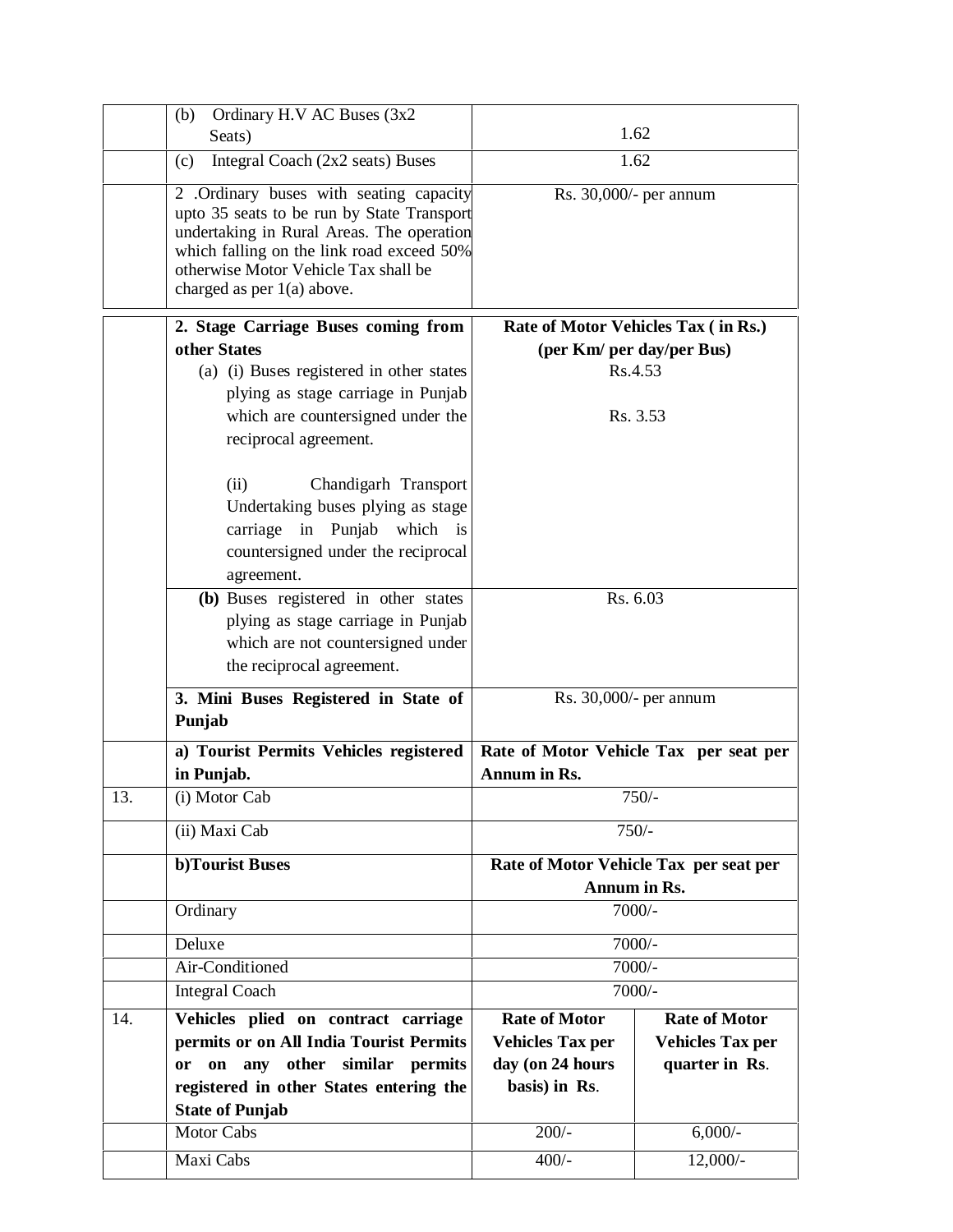|     | <b>Ordinary Buses</b>                       | $3,000/-$                                  | $\qquad \qquad -$                    |  |
|-----|---------------------------------------------|--------------------------------------------|--------------------------------------|--|
|     | <b>Deluxe Buses</b>                         | $4,000/-$                                  | $-$                                  |  |
|     | Air-conditioned Buses                       | $5,000/-$<br>$-$                           |                                      |  |
|     | Omni Bus having nine seats excluding        |                                            | Rs. $150/-$ per day                  |  |
|     | driver registered in any State other        |                                            |                                      |  |
|     | than the State of Punjab when entering      |                                            |                                      |  |
|     | and plying in the State of Punjab           |                                            |                                      |  |
| 15. | Private Service Vehicles running upto       |                                            | Rate of Motor Vehicles Tax per Annum |  |
|     | 50 kms from the place of registration       |                                            | in Rs.                               |  |
| 16. | (A) Vehicles used for trade and             |                                            |                                      |  |
|     | <b>Business</b>                             |                                            |                                      |  |
|     | Up to 12 seats                              |                                            | $50,000/-$                           |  |
|     | 13 to 30 seats                              |                                            | $1,00,000/$ -                        |  |
|     | 31 and above                                |                                            | $1,50,000/-$                         |  |
|     | (B) Vehicles used by Educational            |                                            |                                      |  |
|     | Institution                                 |                                            |                                      |  |
|     | for College/ Other institutional<br>(i)     |                                            |                                      |  |
|     | Vehicles                                    |                                            |                                      |  |
|     | Up to 12 seats                              |                                            | $40,000/-$                           |  |
|     | 13 to 30 seats<br>31 and above              |                                            | $50,000/$ -<br>$60,000/-$            |  |
|     | for school vehicles<br>(ii)                 |                                            |                                      |  |
|     | Up to 12 seats                              |                                            | $15,000/-$                           |  |
|     | 13 to 30 seats                              |                                            | $20,000/$ -                          |  |
|     | 31 and above                                |                                            | $30,000/$ -                          |  |
| 17  | a) Stage carriage A.C. Buses registered     | <b>Permitted Kms Per</b>                   | <b>Rate of Motor</b>                 |  |
|     | in Punjab State but not covered under       | day                                        | <b>Vehicles Tax per</b>              |  |
|     | category mentioned at Sr. No. 12.           |                                            | annum in Rs.                         |  |
|     |                                             | Upto 300                                   | $6,00,000/$ -                        |  |
|     |                                             | Above 301 - 400                            | 7,00,000/-                           |  |
|     |                                             | Above 401-500                              | 8,00,000/-                           |  |
|     | (b) (i) City Bus Service buses plying in    | <b>Total Exemption</b>                     |                                      |  |
|     | Municipal Limits of Amritsar and            |                                            |                                      |  |
|     | Ludhiana                                    |                                            |                                      |  |
|     | (ii) City bus service buses out side the    | Ordinary Rs. 2.25 per K.M. per bus per day |                                      |  |
|     | Municipal limit.                            | HVAC bus Rs.1.00                           | $-do-$                               |  |
|     |                                             | Integral coach bus Rs.0.50                 | $-do-$                               |  |
|     | (b) (i) City Bus Service buses plying in    | <b>Total Exemption</b>                     |                                      |  |
|     | Municipal Limits of Bathinda                |                                            |                                      |  |
|     |                                             |                                            |                                      |  |
|     | City bus service buses out side the<br>(ii) | Ordinary Rs. 2.25 per K.M. per bus per day |                                      |  |
|     | Municipal limit of Bathinda                 | HVAC bus Rs.1.00                           | $-do-$                               |  |
|     |                                             | Integral coach bus Rs.0.50                 | $-do-$                               |  |
|     | c) Motor Vehicle tax at the time of         |                                            | Rs. 40,000/                          |  |
|     | registration / re-assignment of bus which   |                                            |                                      |  |
|     | will adjustable in regular payment of       |                                            |                                      |  |
|     | motor vehicle tax subject to the condition  |                                            |                                      |  |
|     | that the owner of the vehicle must enter    |                                            |                                      |  |
|     | his bus on the permit within one month      |                                            |                                      |  |
|     | from the date of registration of bus.       |                                            |                                      |  |
| 18  | Any other vehicle not covered under Sr.     |                                            |                                      |  |
|     | 1 to 16.                                    |                                            |                                      |  |
|     | (a) Transport Vehicle                       |                                            | $40,000/$ - per annum                |  |
|     | (b) Personalized vehicle                    |                                            |                                      |  |
|     |                                             |                                            | 10,000/- lump sum                    |  |

In the case of stage carriages, Motor Vehicles Tax shall be payable every month in advance latest by  $30<sup>th</sup>$  of the month.

In the case of Tourist Vehicles, Motor Vehicles Tax shall be paid monthly, quarterly or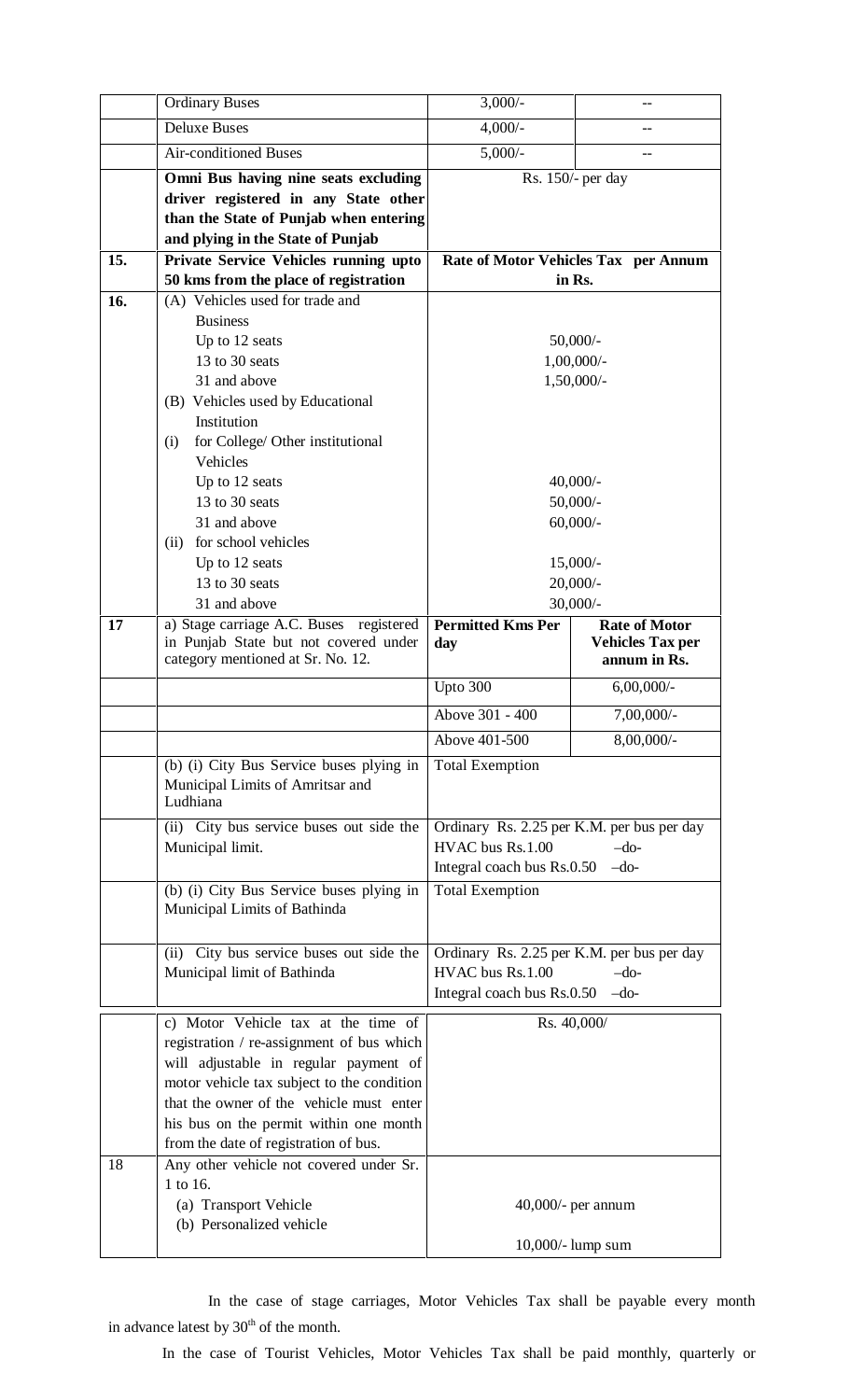annually in advance by the  $15<sup>th</sup>$  of the month or by the  $15<sup>th</sup>$  of Ist month of the quarter or  $15<sup>th</sup>$  April of the year as the case may be.

In the case of all other vehicles where tax is not to be paid lump sum, it shall be paid in advance for full year or quarterly in four equal installments commencing on the first day of April, the first day of July, the first day of October and the first day of January.

The tax for which vehicle owner liable to pay and declare accordingly, the schedule for payment will be as follows:-

For the first quarterly period before the  $30<sup>th</sup>$  day of April,

For the second quarterly period before the  $31<sup>st</sup>$  day of

July,

For the third quarterly period before the  $31<sup>st</sup>$  day of October and

For the fourth quarterly period before the  $31<sup>st</sup>$  day of January.

## 3.6 TIMINGS

Offices of the Department stand open from 9.00 am to 5.00 pm from Monday to Friday. However, citizens can file applications for all transactions from 9.30 AM to 1.30 AM on any working day.

## **4. GRIEVANCE REDRESS MECHANISM**

## 4.1 NOTIFYING CENTERS FOR RECEIPT OF GRIEVANCES

The department has a well laid out mechanism for efficient and effective resolution of grievances/complaints of citizens. The details are as given below:

|         | How to file your grievance/complaint                                   |                                               |                                       |  |
|---------|------------------------------------------------------------------------|-----------------------------------------------|---------------------------------------|--|
| Mode of | Whom to contact                                                        | Mode of contact                               |                                       |  |
| filling |                                                                        | By registered post                            | by e-mail                             |  |
| Manual  | <b>State Transport</b><br>Commissioner,<br>Punjab,                     | S.C.O. No. 177-178,<br>Sector-17C, Chandigarh | stc.punjab02@gmail.com                |  |
|         | <b>Additional State</b><br><b>Transport</b><br>Commissioner,<br>Punjab | S.C.O. No. 177-178,<br>Sector-17C, Chandigarh | $\arctan{\frac{\pi x}{1}}$ @gmail.com |  |
|         | Secretary,<br><b>Regional Transport</b>                                | Jalandhar                                     | rtajalandhar@gmail.com                |  |
|         | Authority,                                                             | Ferozepur                                     | rtaferozepur@yahoo.com                |  |
|         |                                                                        | Patiala                                       | patialarta@gmail.com                  |  |
|         |                                                                        | <b>Bathinda</b>                               | rtalbathinda $03@$ gmail.com          |  |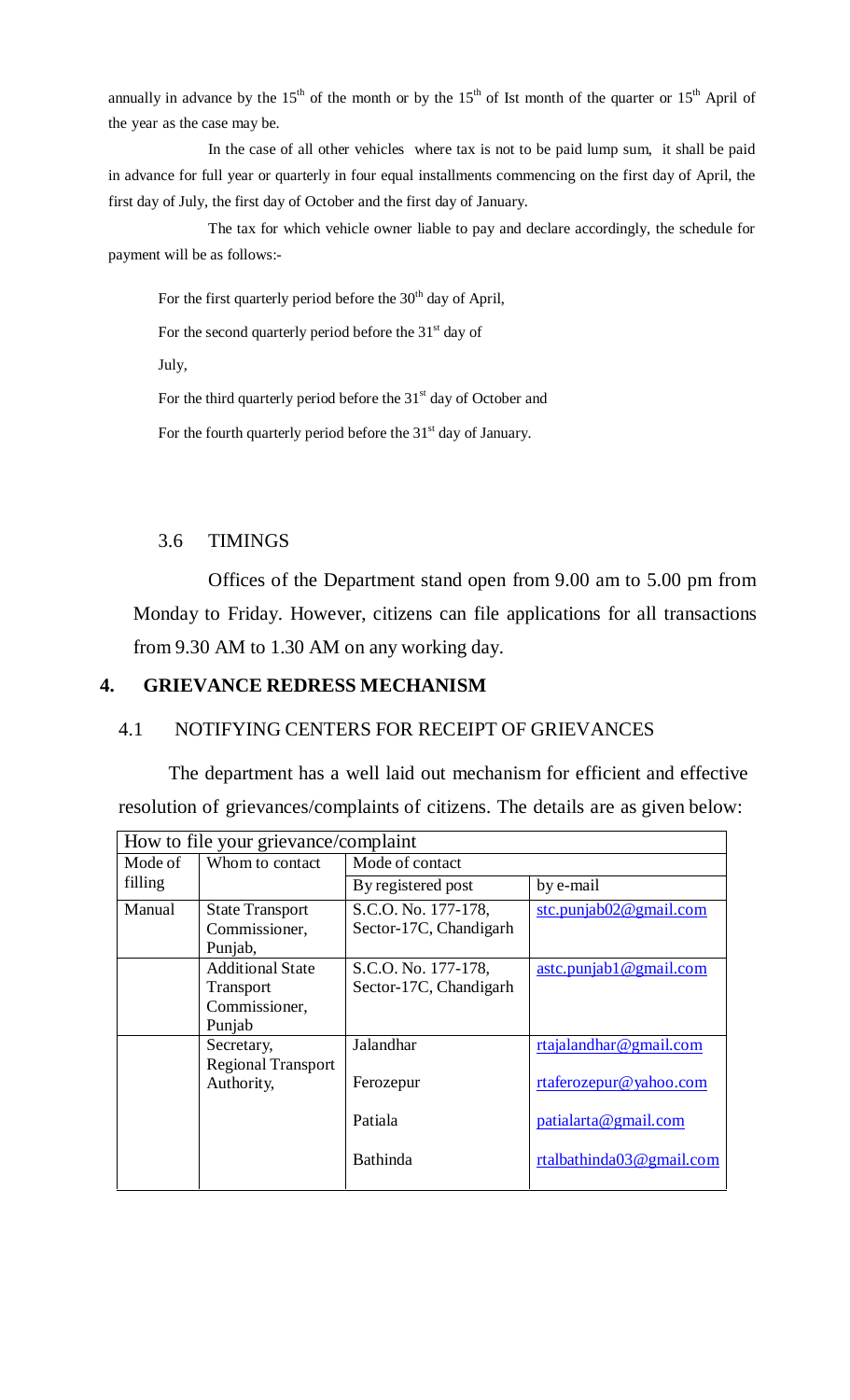| <b>District Transport</b><br>Officer | Amritsar                          | dtoamritsar02@gmail.com  |
|--------------------------------------|-----------------------------------|--------------------------|
|                                      | <b>Barnala</b>                    | dtobarnala19@gmail.com   |
|                                      | Bathinda                          | dtobathinda03@gmail.com  |
|                                      | Faridkot                          | dtofaridkot04@gmail.com  |
|                                      | Fatehgarh Sahib                   | dtofatehgarh23@gmail.com |
|                                      | Fazilka                           | scc.fazilka@gmail.com    |
|                                      | Ferozpur                          | dtoferozepur@gmail.com   |
|                                      | Gurdaspur                         | dtogurdaspur06@gmail.com |
|                                      | Hoshiarpur                        | dtohosiarpur07@gmail.com |
|                                      | Jalandhar                         | dtojalandhar08@gmail.com |
|                                      | Kapurthala                        | dtokapurthala9@gmail.com |
|                                      | Ludhiana                          | dtoludhiana10@gmail.com  |
|                                      | Mansa                             | dtomansa31@gmail.com     |
|                                      | Moga                              | dtomoga29@gmail.com      |
|                                      | Mohali                            | dtomohali65@gmail.com    |
|                                      | Muktsar                           | dtomuktsar30@gmail.com   |
|                                      | <b>Shaid Bhgat Singh</b><br>Nagar | dtonawashahr@gmail.com   |
|                                      |                                   |                          |
|                                      | Pathankot                         | dtopathankot35@gmail.com |
|                                      | Patiala                           | dtopatiala11@gmail.com   |
|                                      | Ropar                             | dtoropar12@gmail.com     |
|                                      | Sangrur                           | dtosangrur13@gmail.com   |
|                                      | Tarn Taran                        | dtotarntaran46@gmail.com |
|                                      |                                   |                          |

Help Line No:- 9317061514, 9356807252, 9317061509

Email Id:- dprs.punjab@gmail.com

Nodal officer Joint State Transport commissioner, Punjab, SCO. No. 177-178, Sector-17C, Chandigarh

Contact No. 0172-2706943

Email ID jstc.punjab17@gmail.com

The following format will be maintained for the redressal of the complaints / grievances:-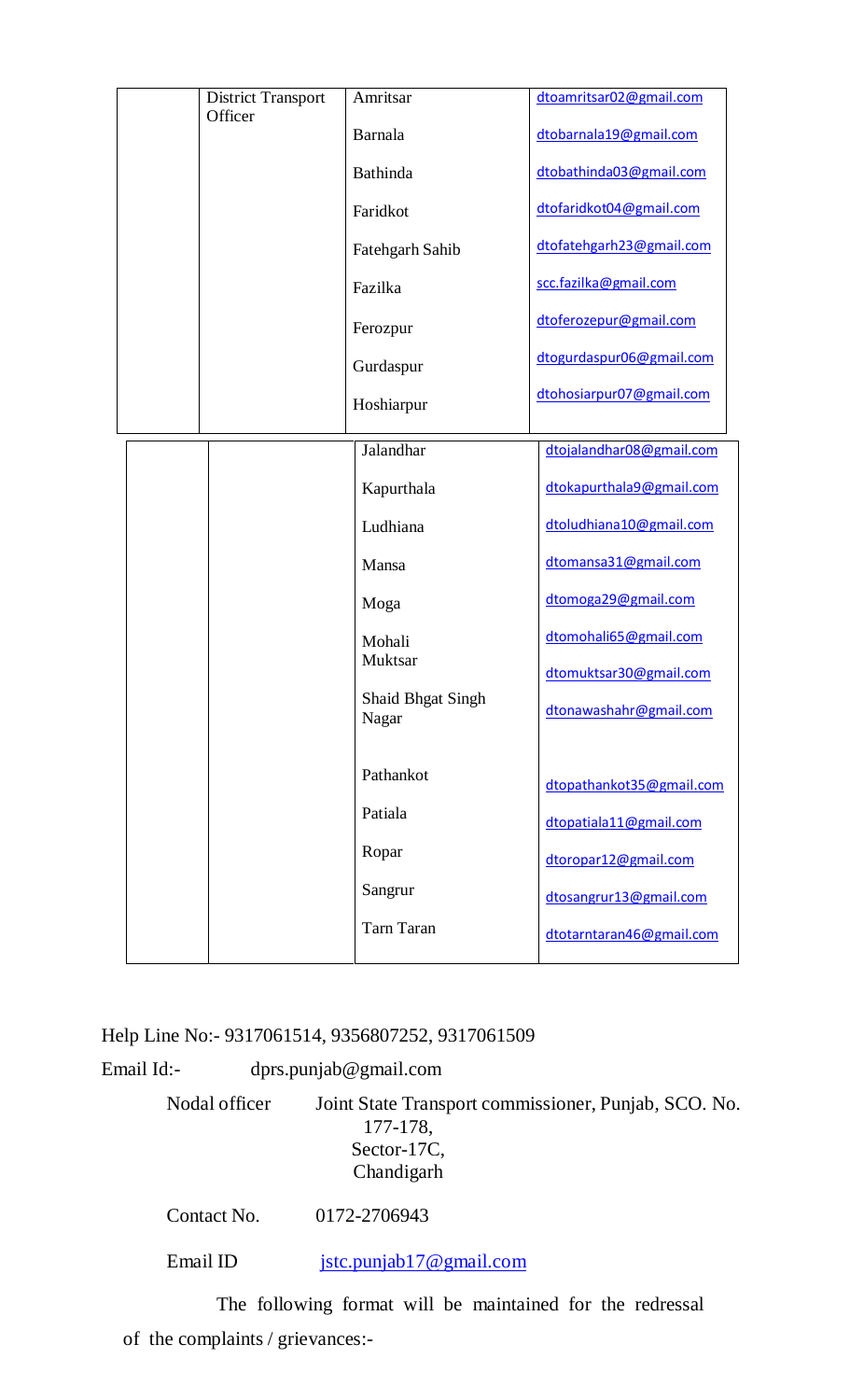|           |      | Particulars of Complainant |                  |                                                              |           |        | Particulars of the Complaint / Grievance |                                    |
|-----------|------|----------------------------|------------------|--------------------------------------------------------------|-----------|--------|------------------------------------------|------------------------------------|
| Date of 1 | Name | Address                    | Landline/        | Whether                                                      | Subject   | Office | <b>Brief</b>                             | Date                               |
| Receipt   |      |                            | Mobile/<br>Email | Acknowledgement<br>given at the time grievance<br>of receipt | of<br>the |        | Description                              | acknowledgement<br>Date of Redress |
|           |      |                            |                  | $6$ (Yes / No)                                               |           |        |                                          | 10                                 |

The department would make the best efforts to redress a grievance/complaint received at any level through any means. The department also makes efforts to categorize grievances to identify services/officers/offices with persisting problems and take systemic measures to eliminate such problems.

## 4.2 COMMUNICATIONS TO COMPLAINANT

a) The complainant will be given the grievance / complaint no. to facilitate him for monitoring and for furnishing reminders for the

grievance / complaint.

b) The complainant will also be given the time limit for redressal of his grievance / complaint.

c) In case of field offices, if the grievance / complaint of the complainant is not redressed within the prescribed time limit, in that case, he can contact the Nodal Officer (Joint State Transport commissioner, Punjab, SCO. No. 177-178, Sector-17C, Chandigarh at Contact No. 0172-2706943 or through Email ID jstc.punjab17@gmail.com).

# 4.3 CRITERIA FOR CLASSIFICATION

The criteria for classification of complaint / grievance of the complainant is laid out as under:-

| Sr. No | <b>Grievance Category</b> |
|--------|---------------------------|
|        | Charter related           |
|        | Policy procedure related  |
|        | Personnel related         |
|        | Miscellaneous             |

## 4.4 TIME NORMS FOR REDRESS

The time norms for the redress of grievance / complaint is laid out as under:-

| Sr. No | <b>Grievance Category</b> | Time norms for Redress |
|--------|---------------------------|------------------------|
|        | Charter related           | 15 days                |
|        | Policy procedure related  | 30 days                |
|        | Personnel related         | 20 days                |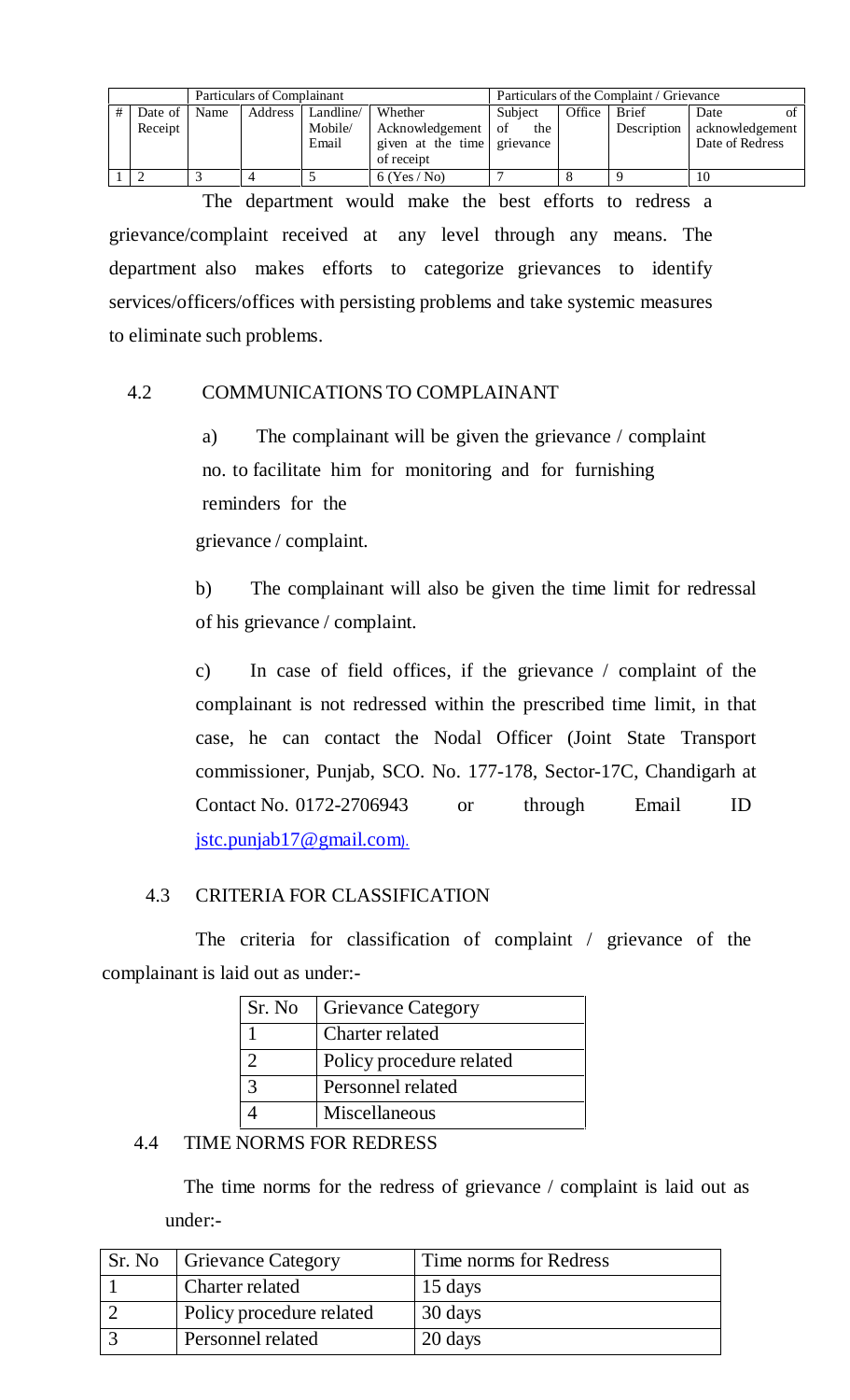|  | ് | $- \cdot$<br>--<br>אומ<br>.<br><b>MISCORDICOUS</b> | $\ddotsc$<br>-- |
|--|---|----------------------------------------------------|-----------------|
|--|---|----------------------------------------------------|-----------------|

# 4.5 LEVEL OF RESPONSIBILITY FOR REDRESS

The following officers will be responsible for the redress of the grievance / complaint of the complainant:-

| Sr. No | Designation of the officer             | Level              |
|--------|----------------------------------------|--------------------|
|        | Addl. State Transport Commissioner (E) | <b>State Level</b> |
|        | <b>Regional Transport Authority</b>    | Regional Level     |
|        | <b>District Transport Officer</b>      | District Level     |

## 4.6 ANALYSIS AND PREVENTION

The root cause for the frequency of complaints / grievances will be analyzed and identified and it will be endeavored to prevent the frequency of complaints / grievances.

## 4.7 PERIODIC REVIEW

The complaints / grievances received from the complainants will be subject to periodic review on a monthly basis.

# **5. STAKEHOLDERS / SERVICE RECIPIENTS**

| Sr. No   Stakeholder                                     |
|----------------------------------------------------------|
| License holders                                          |
| Vehicle owners                                           |
| Transport operators (Stage carriage and goods transport) |
| Various association of transport operators               |
| <b>State Transport Undertakings</b>                      |
| Automobile manufacturers and dealers                     |

## **6. SUBORDINATE / FIELD OFFICES**

At present there are 22 District Transport Offices (DTO) at the district headquarter and 4 Secretary, Regional Transport Authorities at Jalandhar, Patiala, Ferozepur and Faridkot at Bathinda (as per list given below).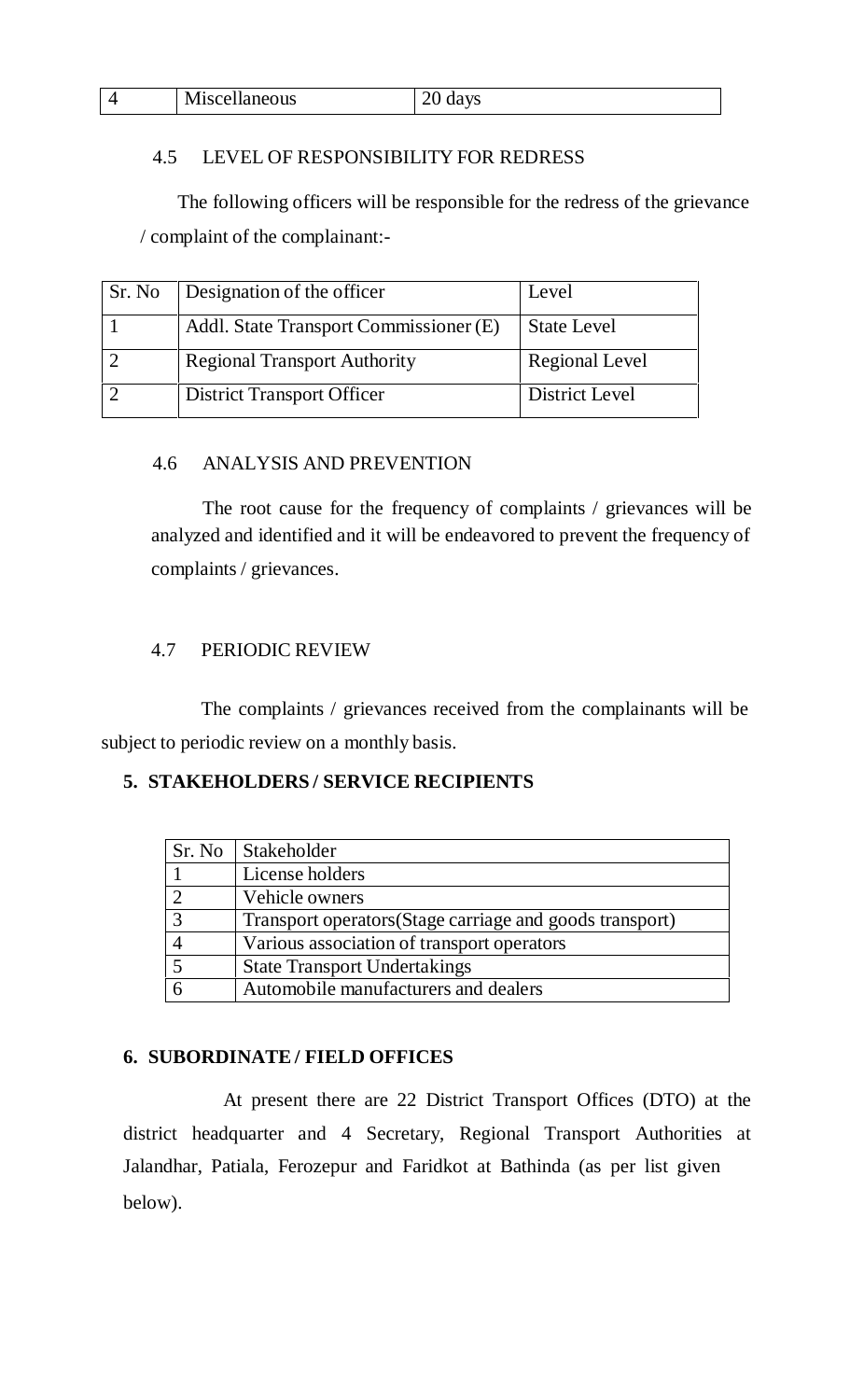# **Detail of field offices and their locations:**

| Sr.<br>No      | Name                                           | <b>Address</b>                            | Email ID                 |
|----------------|------------------------------------------------|-------------------------------------------|--------------------------|
| $\mathbf{1}$   | Regional<br>Secretary,                         | Administrative<br>Distt.                  | rtalbathinda03@gmail.com |
|                | Authority,<br>Transport                        | Complex<br>(D.A.C)                        |                          |
|                | Bathinda                                       | <b>Bathinda</b>                           |                          |
| $\overline{2}$ | Regional<br>Secretary,                         | The<br>Mall<br>Road,                      | rtaferozepur@yahoo.com   |
|                | Transport<br>Authority,                        | Opposite Central Jail,                    |                          |
|                | Ferozepur                                      | Ferozepur City                            |                          |
| 3              | Regional<br>Secretary,                         | D.A.C Jalandhar                           | rtajalandhar@gmail.com   |
|                | Transport<br>Authority,                        |                                           |                          |
|                | Jalandhar                                      |                                           |                          |
| $\overline{4}$ | Regional<br>Secretary,                         | D.A.C. Patiala                            | patialarta@gmail.com     |
|                | Transport<br>Authority,                        |                                           |                          |
|                | Patiala                                        |                                           |                          |
| 5              | District<br>Transport                          | Tirath<br>Road,<br>Ram                    | dtoamritsar02@gmail.com  |
|                | Office, Amritsar                               | Amritsar                                  |                          |
| 6              | District<br>Transport                          | D.A.C. Bathinda                           | dtobathinda03@gmail.com  |
|                | Office, Bathinda                               |                                           |                          |
| $\overline{7}$ | <b>District</b><br>Transport                   | Food<br>Mandi,<br>grain                   | dtobarnala19@gmail.com   |
|                | Office, Barnala                                | Barnala                                   |                          |
| 8              | District<br>Transport                          | D.A.C Faridkot                            | dtofaridkot04@gmail.com  |
|                | Office, Faridkot                               |                                           |                          |
| 9              | District<br>Transport                          | D.A.C Fatehgarh                           | dtofatehgarh23@gmail.com |
|                | Office, Fatehgarh                              |                                           |                          |
| 10             | District<br>Transport                          | D.A.C Ferozepur                           | dtoferozepur@gmail.com   |
|                | Office, Ferozepur                              |                                           |                          |
|                |                                                |                                           |                          |
| 11             | District<br>Transport                          | Committee<br>Market                       | scc.fazilka@gmail.com    |
|                | Office, Fazilka                                | Building, Fazilka                         |                          |
| 12             | District<br>Transport                          | Red Cross<br>Building,                    | dtogurdaspur06@gmail.com |
|                | Office, Gurdaspur                              | Gurdaspur                                 |                          |
| 13             | District<br>Transport                          | D.A.C Hoshiarpur                          | dtohosiarpur07@gmail.com |
|                | Office, Hoshiarpur                             |                                           |                          |
| 14             | District<br>Transport                          | D.A.C. Jalandhar                          | dtojalandhar08@gmail.com |
|                | Office, Jalandhar                              |                                           |                          |
| 15             | District<br>Transport                          | Deputy Commissioner<br>office, Kapurthala | dtokapurthala9@gmail.com |
|                | Office, Kapurthala<br>District                 | D.A.C Ludhiana                            |                          |
| 16             | Transport<br>Office, Ludhiana                  |                                           | dtoludhiana10@gmail.com  |
|                |                                                |                                           |                          |
| 17             | Transport<br>District                          | D.A.C Mansa                               | dtomansa31@gmail.com     |
|                | Office, Mansa                                  |                                           |                          |
| 18             | District<br>Transport                          | D.A.C Moga                                | dtomoga29@gmail.com      |
|                | Office, Moga                                   | Old<br>Education                          |                          |
| 19             | District<br>Transport                          | Board<br>$1^{\rm st}$                     | dtomohali65@gmail.com    |
|                | Office, Mohali                                 | Building Phase<br>Mohali                  |                          |
| 20             | District                                       |                                           |                          |
|                | Transport<br>Office, Muktsar                   | D.A.C Muktsar                             | dtomuktsar30@gmail.com   |
|                |                                                |                                           |                          |
| 21             | District<br>Transport<br>Office, Shahid Bhagat | Near Bus Stand                            | dtonawashahr@gmail.com   |
|                | Singh Nagar<br>(Nawan)                         |                                           |                          |
|                | Shaher)                                        |                                           |                          |
|                |                                                |                                           |                          |
| 22             | District<br>Transport                          | D.A.C Patiala                             | dtopatiala11@gmail.com   |
|                | Office, Patiala                                |                                           |                          |
| 23             | District<br>Transport                          | D.A.C Roop Nagar                          | dtoropar12@gmail.com     |
|                | Office, Roop Nagar                             |                                           |                          |
| 24             | District<br>Transport                          |                                           | dtopathankot35@gmail.com |
|                | Office, Pathankot                              |                                           |                          |
| 25             | District<br>Transport                          | D.A.C Sangrur                             | dtosangrur13@gmail.com   |
|                | Office, Sangrur                                |                                           |                          |
| 26             | District<br>Transport                          | Near Bus Stand Tarn                       | dtotarntaran46@gmail.com |
|                | Office, Tarn Taran                             | Taran                                     |                          |